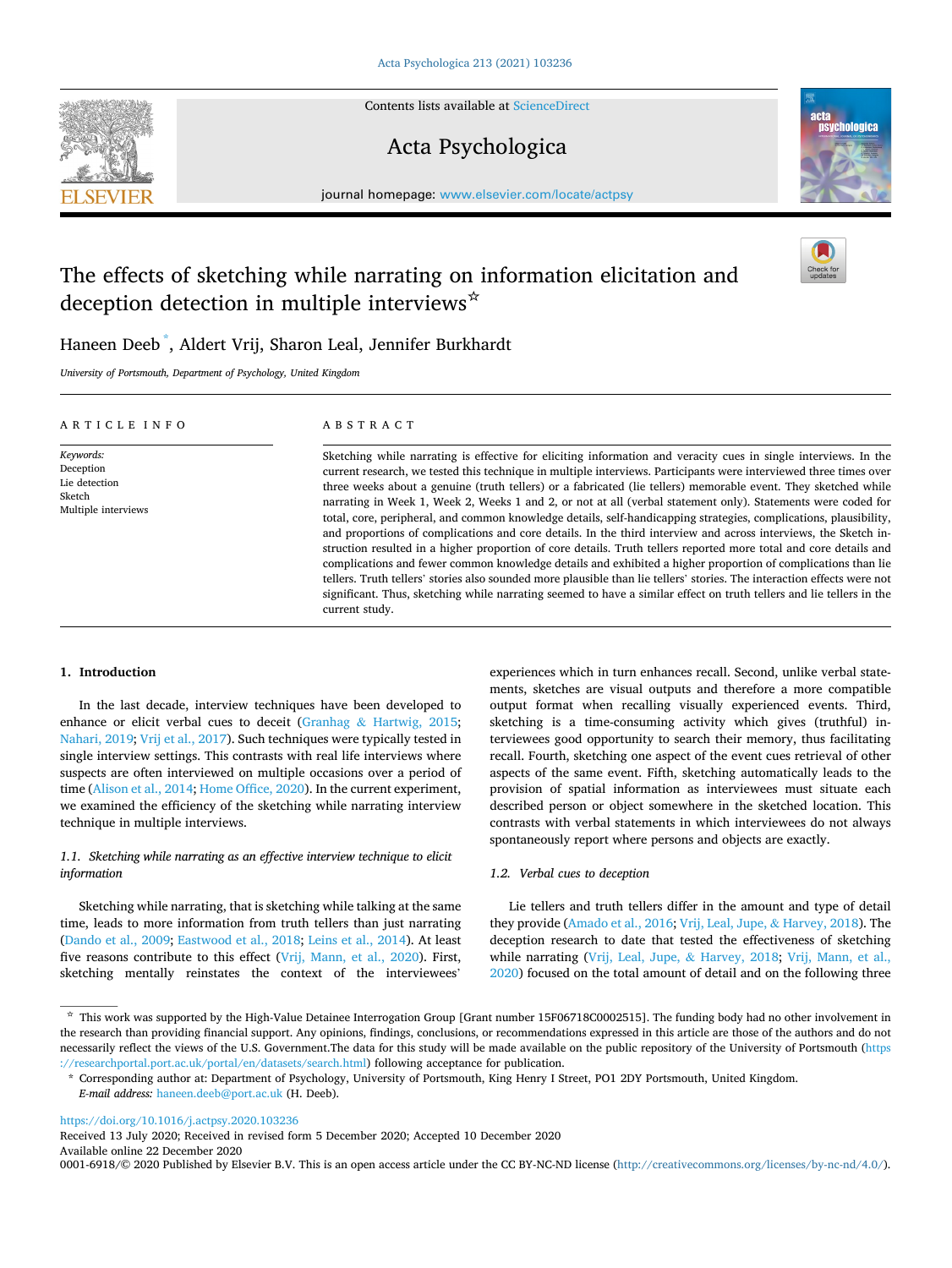detail types: (a) common knowledge details which comprise scripted information that is commonly known by people ("The event had an Oscars theme so everybody was dressed up"); (b) self-handicapping strategies which are justifications presented by interviewees for why they cannot provide certain information ("There isn't much to say about the actual bungee jump as it took only a few moments"); and (c) complications which are details that make the story more complex than necessary ("I started going down the mountain and I realised I haven't clicked my boot into the ski correctly"). We therefore focus on these cues in the current research.

Generally, truth tellers report more total details and complications and fewer common knowledge details and self-handicapping strategies than lie tellers ([Vrij et al., 2019](#page-10-0); [Vrij, Leal, Mann, Fisher, et al., 2018](#page-10-0)). As memory of a genuine event is often richer in detail than memory of an imagined event (Johnson & [Raye, 1981](#page-9-0); Sporer & [Sharman, 2006](#page-10-0)), truth tellers are able to produce many details and complications ([Amado et al.,](#page-9-0)  [2016\)](#page-9-0). In contrast, lie tellers tend to keep their stories simple [\(DePaulo](#page-9-0)  [et al., 2003](#page-9-0); [Hartwig et al., 2007](#page-9-0)), so they may not be willing to provide many details or complications, because this will make a story complex ([Vrij, 2005;](#page-10-0) Vrij & [Vrij, 2020](#page-10-0)). The absence of a genuine experience of an event may prompt lie tellers to rely on common knowledge details when providing information or to avoid including certain information and providing a justification for that [\(Vrij, Leal, Mann, Fisher, et al., 2018](#page-10-0)).

In addition to the abovementioned four cues, we also examined core details and peripheral details. Core details are details that are central to the event under consideration, and, if altered, change the event, whereas peripheral details are details that do not change the main event [\(Herlihy](#page-9-0)  [et al., 2002;](#page-9-0) Heuer & [Reisberg, 1990](#page-9-0)). As an example, an interviewee reporting about being stung by a jellyfish may state details concerning the core event ("I suddenly felt this really painful stinging in the bottom of my leg"), but then talk about peripheral details ("The hotel had sea turtles that laid their eggs on the beach"). Researchers generally agree that truth tellers are more likely to include core details in their statements than lie tellers, but there is less agreement concerning peripheral details [\(Deeb et al., 2018](#page-9-0); [Leal, Vrij, Vernham, et al., 2019\)](#page-10-0). Where differences emerged, lie tellers reported more peripheral details than truth tellers [\(Deeb et al., 2018; Leal et al., 2018\)](#page-9-0). This can be explained by lie tellers' unwillingness to provide false core details as they want to keep their stories simple (Granhag & [Hartwig, 2008\)](#page-9-0), so they compensate for that by reporting peripheral details, possibly from past experience or from commonly known events [\(Deeb, Vrij, Leal, Verigin,](#page-9-0) & [Kleinman, 2020\)](#page-9-0).

Examining a mixture of cues to truthfulness (complications or core details) and cues to deceit (common knowledge details, selfhandicapping strategies, and peripheral details) allows researchers to introduce within-subjects measures by comparing aspects of the same statement and using the interviewee as his or her own control ([Vrij, Leal,](#page-10-0)   $&$  [Fisher, 2018\)](#page-10-0). Within-subjects measures are generally preferred by practitioners ([Vrij, 2016, 2019\)](#page-10-0) and scholars [\(Nahari et al., 2019; Nahari](#page-10-0)   $&$  [Vrij, 2015](#page-10-0)). The proportion of complications is an example of a recently introduced within-subjects measure. This proportion score compares the number of complications in a single statement to the total number of complications, common knowledge details, and selfhandicapping strategies in that statement (complications/[complications + common knowledge details + self-handicapping strategies]), and it is often found to be higher among truth tellers than lie tellers (Leal, Vrij, Deeb, & [Kamermans, 2019; Vrij, Leal, Jupe,](#page-10-0) & Harvey, 2018; Vrij & [Vrij, 2020](#page-10-0)). Another within-subjects measure that was examined in only one previous study [\(Deeb, Vrij,](#page-9-0) & Leal, 2020) and that was also found to be higher among truth tellers than lie tellers is the proportion of core details (core details/[core details + peripheral details]).

A cue that has been shown to be one of the most robust veracity cues with the largest effect sizes to date is plausibility, or the extent to which the story looks believable [\(DePaulo et al., 2003](#page-9-0); [Sporer et al., 2020](#page-10-0); [Vrij,](#page-10-0)  [Deeb, et al., 2020](#page-10-0)). Truth tellers' stories often sound more plausible than lie tellers' stories. Plausibility is typically measured on a rating scale and can be assessed in real time during the interview. This makes it potentially an appealing cue for practitioners.

## *1.3. Sketching while narrating may affect truth tellers and lie tellers differently*

Sketching while narrating may have a different effect on truth tellers and lie tellers. Since, truth tellers' memory of an event is typically richer than lie tellers' memory, sketching should facilitate memory recall more among truth tellers than among lie tellers. It may therefore strengthen the differences in total details and complications between truth tellers and lie tellers [\(Vrij, Leal, Fisher, Mann, et al., 2018\)](#page-10-0). If the request to sketch while narrating makes lie tellers think that they have to provide more information, it may strengthen veracity differences for common knowledge details and self-handicapping strategies. Also, if truth tellers focus more on core details whereas lie tellers focus more on peripheral details, veracity differences may be strengthened further as a result of the sketching instruction. Derived from this, strengthening these veracity effects would automatically make the proportion of complications and core details scores more diagnostic. In a similar vein, the richer additional details truth tellers report as a function of sketching may sound more plausible than the additional details lie tellers report. If so, the sketch instruction will also strengthen the plausibility veracity effect.

#### *1.4. Sketch and veracity effects in multiple interviews*

In multiple interview settings, an earlier interview may have an effect on the performance in a following interview. An early recall attempt by truth tellers may strengthen episodic memory and cue retrieval of various aspects of an event ([Gabbert et al., 2009\)](#page-9-0). This in turn reduces the extent of forgetting and facilitates later recall by truth tellers who potentially add new information in subsequent interviews [\(Vrij, Leal,](#page-10-0)  [Fisher, Mann, et al., 2018](#page-10-0)). This may be particularly the case if memoryenhancement techniques such as sketching instructions are introduced in these earlier interviews ([Izovotas et al., 2018](#page-9-0)). In contrast, lie tellers would be expected to report the same information over time, because they are typically concerned with appearing consistent during interviews (Granhag & Strömwall, 1999). To achieve this, lie tellers rehearse a statement prior to the first interview and make sure they repeat the same information in subsequent interviews [\(Deeb et al., 2017](#page-9-0); [Vredeveldt et al., 2014\)](#page-10-0).

## **2. The current study**

We examined the effects of sketching while narrating in three interviews (Time 1, Time 2, and Time 3)—each interview one week apart. The instruction to sketch and narrate was presented in Week 1 only, Week 2 only, Weeks 1 and 2, or not at all (Sketch control condition). We tested the Sketch, Veracity, and Sketch  $\times$  Veracity effects at Time 3 and across the three interviews (unique details). We expected the same results to emerge in both analyses; Hypotheses 1 to 3 reported below therefore apply to both analyses.

**Hypothesis 1**. Participants in the Sketch Weeks 1 and 2 condition will report the most total details, core details, peripheral details, common knowledge details, self-handicapping strategies, and complications, and exhibit the highest proportions of complications and core details, whereas those who are not asked to sketch and narrate (Sketch control condition) will report the least details (*Sketch main effect*).

**Hypothesis 2**. Truth tellers will provide more total details, core details, and complications and fewer peripheral details, common knowledge details, and self-handicapping strategies, exhibit higher proportions of complications and core details, and sound more plausible than lie tellers (*Veracity main effect*).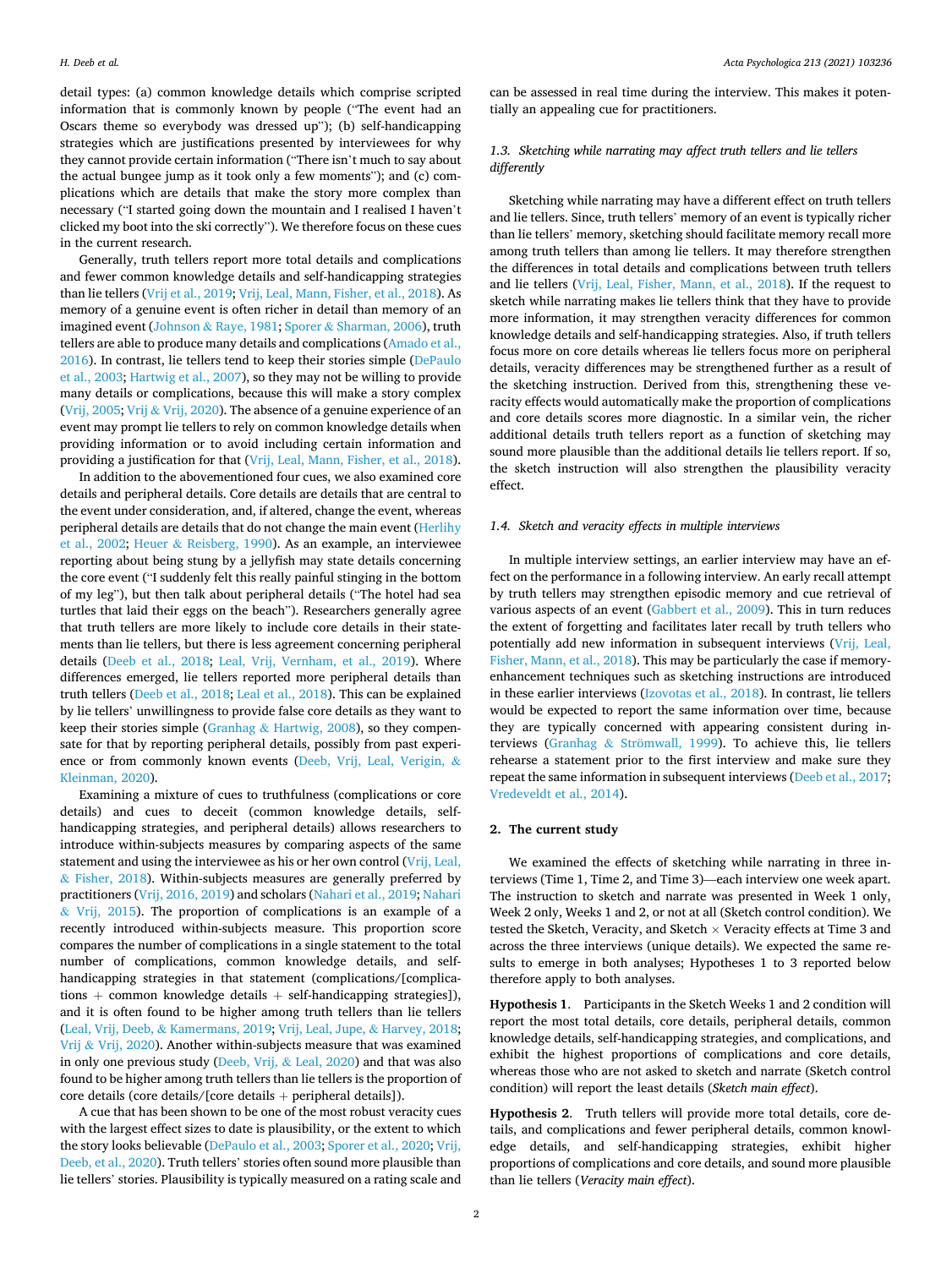**Hypothesis 3**. The Veracity effects will be most profound in the Sketch Weeks 1 and 2 condition and least profound in the Sketch control condition (*Sketch* × *Veracity interaction effect*).

In addition to testing the above hypotheses, we also wanted to get insight into different strategies that truth tellers and lie tellers prepare and use in multiple interviews, so we asked participants about their preparation strategies and their convincing strategies during the interviews. Also, to examine differences in perceptions between truth tellers and lie tellers concerning the sketching while narrating task, we asked those who sketched about the extent to which they thought this task was difficult.

# **3. Method**

#### *3.1. Participants and design*

The required sample size was determined using G\*Power software. The analysis revealed that to achieve high power of 0.99, a moderate to large effect size of  $\hat{f}^2=0.11,$  and an error probability of  $1\%$  (*α* = 0.01), at least 217 participants were needed.

We recruited a total of 248 student and staff members at the University of Portsmouth between October 2019 and February 2020. We did not set any inclusion criteria other than that participants should be 18 years or older. One participant withdrew during the first session, and four others did not attend the following sessions. Therefore, the final sample included a total of 243 participants (70% female,  $M_{\text{age}} = 24.05$ ,  $SD<sub>age</sub> = 9.87$ ).

Approximately half (57%) of the participants were British, and the remaining participants were European (17%), Asian (13%), African (2%), Arab (1%), of mixed ethnicity (7%), or of other background (2%). Due to a technical error, we could not know the ethnicity of four participants. Although 43% of the participants were non-native English speakers, we do not anticipate that this would have affected the results as it has been shown that non-native but highly proficient speakers provide statements that are similar to those of native speakers [\(Evans](#page-9-0)  [et al., 2017\)](#page-9-0). Also, English is a requirement at the corresponding university, so participants are expected to be highly proficient English speakers. To corroborate this conclusion, we examined potential differences between the British and non-British participants in our sample. We ran two sets of one-way multivariate analyses of variance (MAN-OVAs) with Ethnicity as the independent variable. In one set—for each of the Time 3 details and the unique details—we included core details, peripheral details, common knowledge details, self-handicapping strategies, complications, and plausibility as dependent variables, and in another set—also for each of the Time 3 details and the unique details—we included the proportion of complications, the proportion of core details, and total details as dependent variables. Missing cases were removed from the analyses. No significant differences emerged (all Pillai's Trace *<* 0.21, all *p*s *>* .390).

Participants either received two course credits or £30 for taking part in the study. They were also included in a draw to win one of three prizes (£50, £75, or £150). The experiment was approved by the standing ethics committee, and it complied with recognised ethics standards including the Declaration of Helsinki and the UK Integrity Office Code of Practice.

Participants were randomly allocated to the Sketch and Veracity conditions. The sample included 122 truth tellers and 121 lie tellers. Among truth tellers, 30 participants were allocated to the Sketch Week 1 or the Sketch Weeks 1 and 2 conditions, and 31 participants to the Sketch Week 2 or control conditions. Among lie tellers, 30 participants were allocated to the Sketch Week 1, Sketch Week 2, or Sketch Weeks 1 and 2 conditions, and 31 participants to the control condition.

To test the hypotheses, data were analysed using a 4 (Sketch: Week 1, Week 2, Weeks 1 and 2, control)  $\times$  2 (Veracity: truth teller, lie teller) between-subjects design with core details, peripheral details, common knowledge details, self-handicapping strategies, complications,

plausibility, proportion of complications, proportion of core details, and total details as dependent variables.

#### *3.2. Materials*

Before each interview at Times 1, 2, and 3, participants completed an automated pre-interview questionnaire that was created via Qualtrics software. In each pre-interview questionnaire, they rated on 7-point Likert scales ranging from  $1 = not$  at all to  $7 = completely$  (a) their motivation to appear convincing during the interview, and (b) the extent to which their preparation for the interview was (i) sufficient, (ii) good, and (iii) thorough. They were also asked whether or not they prepared any strategies for the interview and to write down the preparation strategy or the reason for not preparing one. In addition, at Time 1, participants were asked about their background characteristics (age, sex, and ethnicity), and at Times 2 and 3, they were asked about any preparations they made during the past week outside the experiment setting.

Participants also completed an automated post-interview questionnaire that was created via Qualtrics software after the interview at Time 3. In this questionnaire, participants rated on 7-point scales (1 = *not at all* to  $7 = \text{completely}$  their motivation, perceived believability by the interviewer, likelihood of writing a statement, and probability of winning the prize. Also, those who sketched rated the extent to which they thought the sketching task was difficult. As a manipulation check, participants rated on percentage scales (0–100%) the extent to which they were truthful in the three interviews. In addition, participants were asked open questions about their convincing strategy.

For the analyses, we calculated an average score for the three preinterview motivation ratings and the post-interview motivation rating combined ( $\alpha = 0.87$ ). We also calculated an average preparation score (preparation efficiency) for the three pre-interview ratings combined about whether participants' preparation was thorough, sufficient, and good ( $\alpha = 0.93$ ).

#### *3.3. Procedure*

The procedure was adapted from [Leal et al. \(2018\).](#page-9-0) After participants arrived for their appointment at the Department of Psychology at Time 1, they signed a consent form and were then randomly allocated to the truth teller or lie teller condition. Truth tellers were asked to think of a memorable event that happened to them in the past two years. The event should have been out of the ordinary that they (or others) do not experience daily. Truth tellers were given examples of such events (e.g., seeing a famous person when they were out for dinner, or going on a pheasant shoot). Lie tellers and truth tellers were matched for memorable events. That is, lie tellers were asked to lie about an event previously chosen by a truth teller and to pretend they experienced that event. Lie tellers were given information only about the main theme of the event, so they were not provided with specific details about the event. For example, if a truth teller reported about how she celebrated her 21st birthday by going for a bungee jump, the lie teller was instructed to lie about how she celebrated her 21st birthday. Thus, lie tellers were free to fabricate the details they wanted about the story. The Sketch condition was randomly allocated to truth tellers, but lie tellers were allocated to the same Sketch condition as the truth tellers with whom they were matched.

All participants were informed that they will be interviewed about the event in three interviews—each one week apart—and that they will need to convince the interviewer they are honest. To motivate participants, they were told that if they are convincing, their names will be entered in a draw to win £50, £75, or £150. However, if they are not convincing, they will be asked to write a statement about the event and their names will not be entered in the draw. At Times 2 and 3, participants were given the same motivating instructions again and told that their name will be entered in the draw for a second (or third) time if they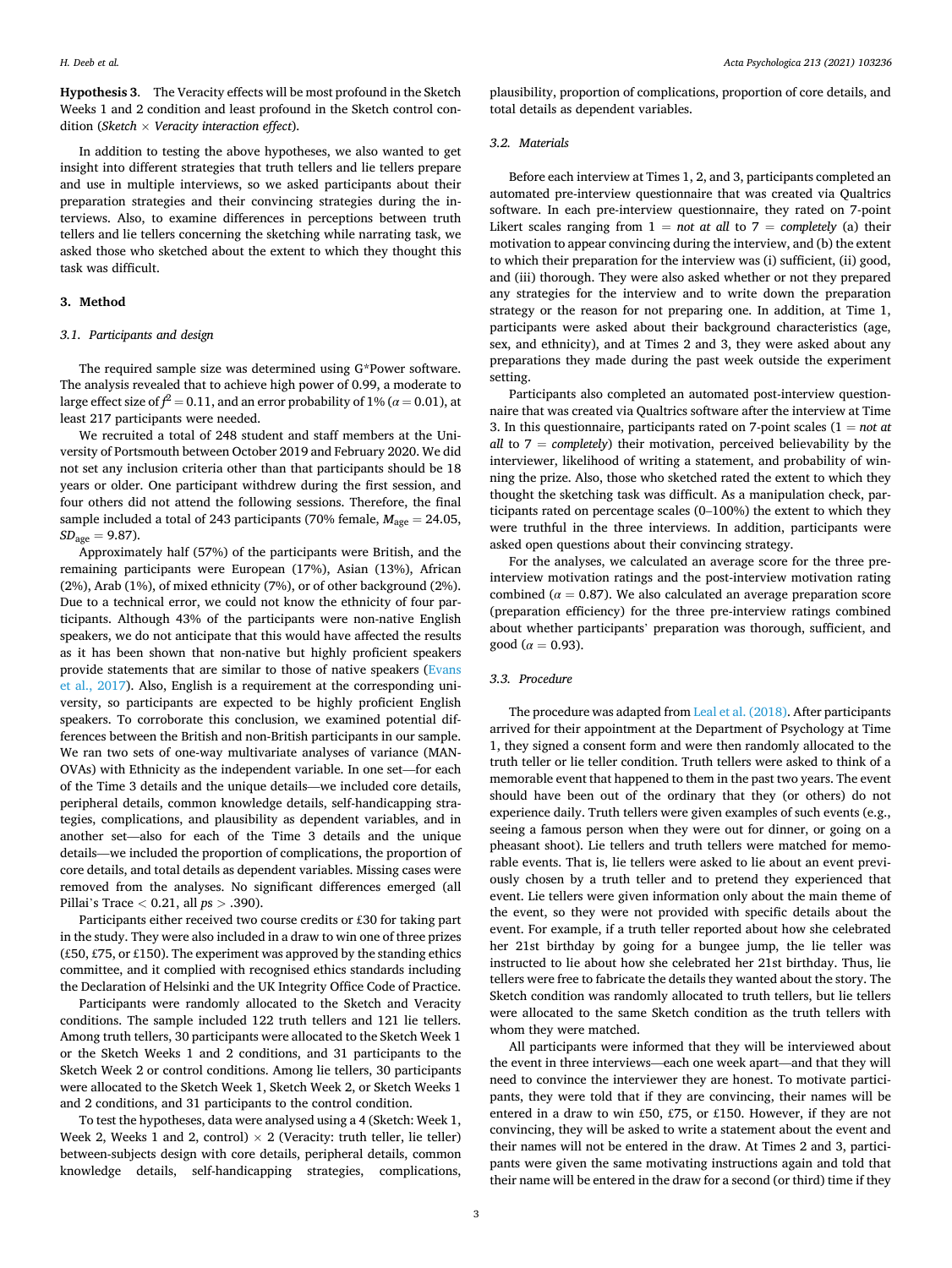are convincing in the corresponding interview. If they are not convincing, they will have to write a statement. In reality, all participants were entered in the draw and none of them was asked to write a statement. All participants were given as much time as they need to prepare for the interview.

Before each interview, participants completed an automated preinterview questionnaire. After that, they were taken to the interview room where they were interviewed by one of four research assistants (interviewers), blind to the participants' Veracity condition and to the study hypotheses. The same interviewer interviewed each participant at Times 1, 2, and 3. However, for reasons beyond our control, the same interviewer could not be available for eight participants, so a different interviewer took this role. Four one-way MANOVAs were conducted on the Time 3 details and the unique details to examine the effects of having the same or a different interviewer across interviews. For each of the Time 3 details and the unique details, one analysis included core details, peripheral details, common knowledge details, self-handicapping strategies, complications, and plausibility as dependent variables, and another analysis included proportion of complications, proportion of core details, and total details as dependent variables. No significant differences emerged (all Pillai's Trace *<* 0.02, all *p*s *>* .682). Thus, changing interviewers did not have any effect on the results.

The experimenter gave the interviewer a slip of paper on which the event, the event date, and the participant's Sketch condition were written. The theme of the event was kept general (e.g., tell me about celebrating your 21st birthday in May 2019). The interviewer's knowledge of the participant's Sketch condition was not expected to affect their demeanor, because the interviewer did not know the study hypotheses or the participant's Veracity condition. There is also no empirical evidence demonstrating an interviewer's effect when the interviewee is verbally reporting versus sketching an event.

For all participants, the interview started as follows:

Could you please tell me in as much detail as possible everything about that event, but before doing so I would like you to take a few moments to picture in your mind that memorable event and think about where you were and what you saw, heard, felt and smelled during that time. Take a moment to think about all your senses during the event and then please let me know when you have done that?

After indicating that they were ready, participants who were not assigned to sketch were asked, "Ok, now tell me in as much detail as possible everything you remember". Participants who were assigned to a sketch condition were asked, "Ok, now could you please draw for me exactly what you could see at that time and whilst doing so, please describe in as much detail as possible everything that you remember about that event".

Participants sketched while narrating at Time 1 if they were allocated to the Sketch Week 1 condition, at Time 2 if they were allocated to the Sketch Week 2 condition, and at Times 1 and 2 if they were allocated to the Sketch Weeks 1 and 2 condition. Participants in the Sketch control condition did not provide a sketch at all.

After the interviews at Times 1 and 2, participants were scheduled for the next session. After the Time 3 interview, they were asked to complete an automated post-interview questionnaire, and then they were fully debriefed, rewarded, and thanked.

## *3.4. Coding*

All interviews were audiotaped, transcribed and coded for details. Every noun, verb, adjective, and adverb was considered a single detail, but other details such as conjunctions, prepositions, and pronouns were not counted because they are not precise and thus not informative. For example, the statement "The festival was in a field in Glastonbury" includes three details. A distinction was made between core and

peripheral details. A participant talking about going to a concert reported, "I went with my friends to the concert where it was pretty crowded" and "I sat in the terminal and waited for ages for the ferry". The first statement includes four core details central to the concert event, whereas the second statement includes five peripheral details happening after the concert and thus irrelevant to the concert event. Details that were repeated in a single interview were coded only once. Details mentioned in the second or third interview but not in a previous interview were coded as new details and classified into core or peripheral details.

Two coders—both blind to participants' veracity conditions—coded the transcripts independently for core and peripheral details. One coder coded all the transcripts, and the other coder coded 40 transcripts (16%). Inter-rater reliability analyses were computed using the Intra-Class Correlation (ICC) coefficient (single measures scores). ICC coefficients less than 0.40 are poor, between 0.40 and 0.59 are fair, between 0.60 and 0.74 are good, and between 0.75 and 1.0 are excellent ([Hallgren, 2012](#page-9-0)). ICC was good for core details (ICC  $= 0.72$ ) and peripheral details (ICC  $= 0.68$ ).

Two other coders—blind to participants' veracity conditions—coded the transcripts independently for common knowledge details which are strongly invoked stereotypical knowledge about events ("The concert smelled of cigarettes and alcohol"), self-handicapping strategies which are explicit or implicit justifications as to why someone is not able to provide information ("We were lazy and we didn't want to go to touristy places"), complications which are occurrences that make a situation more complex than necessary ("I remember coming into LAX actually having a cross wind landing, it was some quite strong winds trying to come in the landing, that was fun"), and plausibility which was defined as how likely is it that the activities happened in the way described and it was measured on a 7-point scale (1 = *implausible* to 7 = *plausible*). One coder coded 70 transcripts (29%) and the other coder coded all the transcripts. Inter-rater reliability was excellent for common knowledge details (ICC = 0.91), self-handicapping strategies (ICC = 1.00), complications (ICC = 0.95), and plausibility (ICC =  $0.81$ ).

Based on the coded details, the total number of details and the proportion scores of (i) complications and (ii) core details were calculated for the Time 3 details and the unique details. The total number of details at Time 3 included the total number of core and peripheral details at Time 3. The proportion of complications at Time 3 was calculated as: complications at Time 3/(complications + common knowledge details + self-handicapping strategies at Time 3). The proportion of core details at Time 3 was calculated as: core details at Time  $3/(\text{core details + pe-})$ ripheral details at Time 3).

Unique total details were new core and peripheral details mentioned at Time 2 or Time 3 added to the core and peripheral details mentioned at Time 1. The proportion of unique complications was the total number of unique complications across the three interviews divided by the total number of unique complications, common knowledge details, and selfhandicapping strategies across interviews. The proportion of unique core details was calculated by dividing the total number of unique core details across the three interviews by the total number of unique core and peripheral details across interviews. We also calculated unique plausibility by averaging plausibility scores at Times 1, 2, and 3.

Participants' open responses in the pre-interview and post-interview questionnaires regarding strategies used and reasons for (not) using a strategy were coded independently by the two coders who also coded core and peripheral details, both blind to the veracity conditions. One coder formulated categories based on participants' responses to the questions and coded all the responses. Similar responses were grouped together in a single category, and each category was labelled to describe the theme of responses. When the same response could fit in more than one category, it was allocated to those corresponding categories. To assess inter-rater reliability, a second coder also coded all participants' responses based on the corresponding categories. Disagreements were discussed and resolved. Inter-rater agreement was excellent, Cohen's *κ*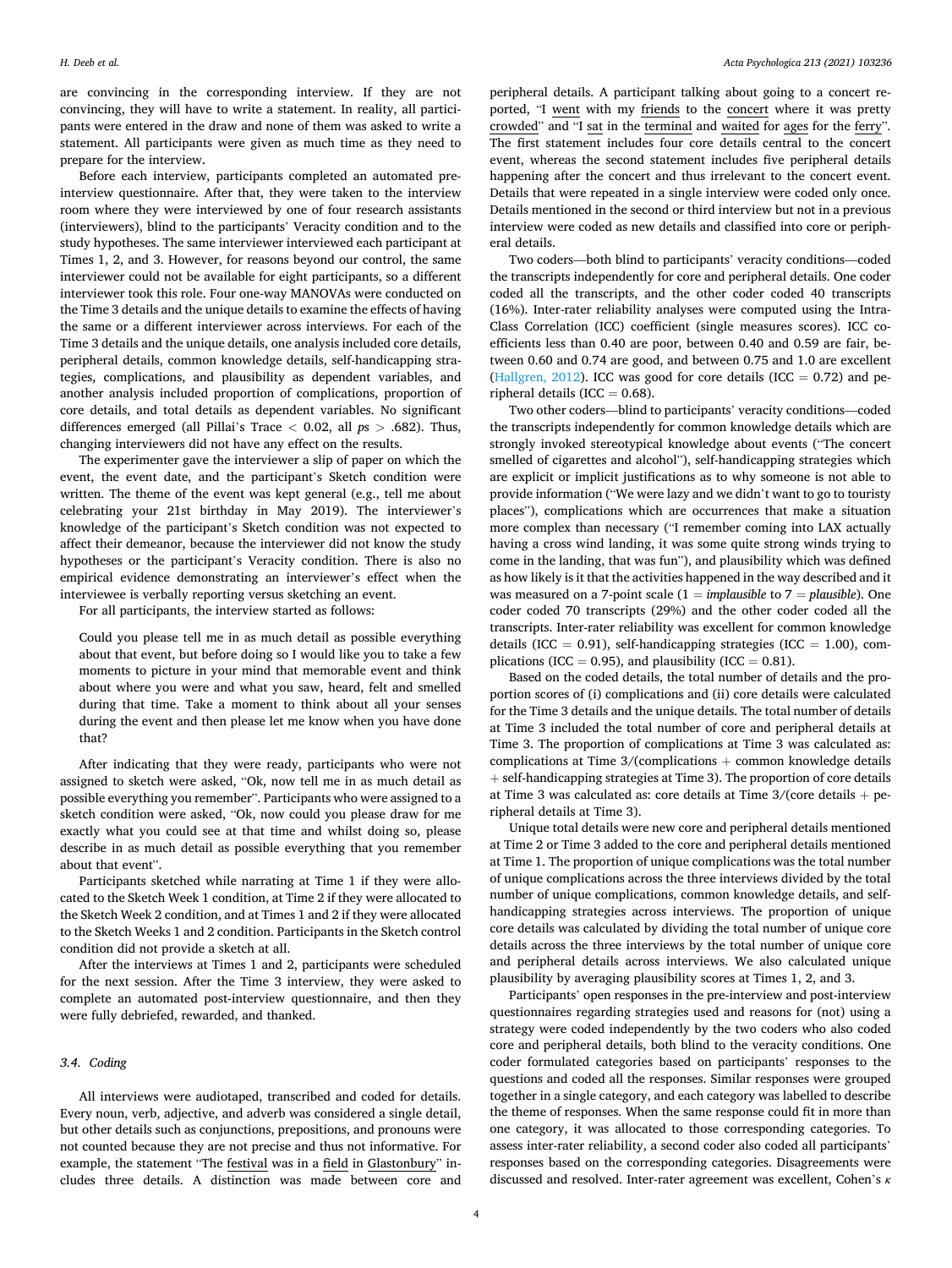### **4. Results**

#### *4.1. Pre-interview and post-interview questionnaires*

The results of responses to the questionnaires are included in the supplementary material. Compared to lie tellers, truth tellers were significantly more truthful, more likely to think they were believed by the interviewer, and less likely to believe they will have to write a statement. Truth tellers and lie tellers were equally and highly motivated, and they did not significantly differ in their perceptions on the likelihood of winning a prize, the difficulty of the sketching while narrating task, and the efficiency of their preparations. Significantly more lie tellers than truth tellers reported preparing (or using) a convincing strategy during the experimental sessions and prior to the third session. Truth tellers predominantly reported that they were truthful and detailed, whereas lie tellers' most frequently reported strategies were to use an embedded lie (a truthful account that includes fabricated details), remain consistent across interviews (e.g., stick to the same story), control nonverbal behaviour (e.g., not hesitate, stay calm, be confident), rehearse using external resources (e.g., google relevant details, write down notes), and manage information (e.g., include specific core, perceptual, verifiable or other details, add new details in subsequent interviews, justify/avoid/make mistakes, pretend to forget). Lie tellers who did not prepare preferred to provide spontaneous responses or felt confident enough to lie.

### *4.2. Hypotheses testing*

We carried out multivariate analyses of variance (MANOVAs) on the Time 3 details and the unique details. To test the multicollinearity assumption of MANOVA we examined correlations between variables that are higher than 0.80 ([Grewal et al., 2004](#page-9-0)). The correlations are tabulated in Tables 1 and 2. High correlations emerged between core details and total details for the Time 3 details and for unique details (*r* = 0.98), and between peripheral details and proportion of core details for the Time 3 details ( $r = -0.82$ ) and for unique details ( $r = -0.80$ ). To avoid including highly correlated variables in a single analysis, we ran two sets of analyses on each of the Time 3 details and the unique details, one with the proportion scores (proportion of complications and proportion of core details) and total details as dependent variables, and another one with the remaining cues as dependent variables (see [Deeb,](#page-9-0)  Vrij, & [Leal, 2020](#page-9-0) for similar analyses).

#### **Table 1**

Correlations between Time 3 details.

We report below the results of the null hypotheses significance testing (NHST) along with Hedge's *g* which is the unbiased correction of Cohen's *d* effect size. An effect size of 0.2 is considered small, of 0.5 is considered medium, and of 0.8 is considered large. We also report Cohen's *U*3 and the Probability of Superiority (*PS*). Cohen's *U*3 [\(Cohen,](#page-9-0)  [1988\)](#page-9-0) represents the percentage of non-overlap between means (i.e., the percentage of a population A which the upper half of the cases of a population B exceeds). For example, if Cohen's  $U_3 = 64\%$  then the upper half of the experimental group (population B) exceeds 64% of the control group (population A). The *PS* demonstrates the probability that a randomly selected person from one group has a higher observed score than a randomly selected person from the other group [\(Fritz et al., 2012](#page-9-0); [Lakens, 2013;](#page-9-0) [Magnusson, 2020\)](#page-10-0). To further corroborate our results, we carried out Bayesian analyses of variance that test the likelihood of the data under both the null hypothesis (H0) and the alternative hypothesis (H1). Bayes factors  $(BF_{10})$  between 1 and 3 indicate weak evidence for the alternative hypothesis (H1), between 3 and 20 indicate positive evidence, between 20 and 150 indicate strong evidence, and above 150 indicate very strong evidence (Jarosz  $&$  [Wiley, 2014](#page-9-0)). The inverse of  $BF_{10}$  is  $BF_{01}$  (1/*BF*<sub>10</sub>) which is the likelihood of supporting evidence for the null hypothesis (H0) compared to the alternative hypothesis (H1). We report below  $BF_{10}$  statistics only as  $BF_{01}$  can be inferred by inversing  $BF<sub>10</sub>$ . Note that the prior probability distribution for each model was 0.20, a default uniform prior that is distributed equally across models (see [Wagenmakers et al., 2018](#page-10-0)). We also report inclusion probabilities for matched models (*BFInclusion*) that compare all models with interaction effects to all models that include the same predictors but without the interaction effects [\(van den Bergh et al., 2020](#page-9-0)). We conducted the analyses for the NHST using SPSS statistical package and for the Bayesian testing using JASP software.

#### *4.2.1. Time 3 details*

A 4 (Sketch: Week 1, Week 2, Weeks 1 and 2, control)  $\times$  2 (Veracity: lie teller, truth teller) MANOVA with core details, peripheral details, common knowledge details, self-handicapping strategies, complications, and plausibility at Time 3 as dependent variables, revealed a significant multivariate effect of Veracity, Pillai's Trace = 0.32, *F*(6, 230) = 18.25,  $p < .001$ ,  $\eta^2 = 0.32$ . No significant effects emerged for Sketch, Pillai's Trace = 0.10,  $F(18, 696) = 1.28$ ,  $p = .191$ ,  $\eta^2 = 0.03$ , or the Sketch  $\times$  Veracity interaction effect, Pillai's Trace = 0.06, *F*(18, 696) = 0.83,  $p = .668$ ,  $\eta^2 = 0.02$ . The Veracity effects revealed that at Time 3 (see [Table 3\)](#page-5-0), truth tellers reported more core details and complications and fewer common knowledge details and self-handicapping strategies than lie tellers. Also, truth tellers' statements sounded more

|                                    | Core<br>details | Peripheral<br>details | Common<br>knowledge<br>details | Self-handicapping<br>strategies | Complications         | Plausibility         | Proportion of<br>complications | Proportion of<br>core details | Total<br>details       |
|------------------------------------|-----------------|-----------------------|--------------------------------|---------------------------------|-----------------------|----------------------|--------------------------------|-------------------------------|------------------------|
| Core details<br>Peripheral details | $0.18**$        | $0.18**$              | $-0.10$<br>$-0.003$            | $-0.09$<br>$-0.04$              | $0.71***$<br>$0.17**$ | $0.43***$<br>$-0.04$ | $0.24***$<br>$0.16*$           | $0.17**$<br>$-0.82***$        | $0.98***$<br>$0.37***$ |
| Common<br>knowledge<br>details     | $-0.10$         | $-0.003$              |                                | $0.34***$                       | $-0.14*$              | $-0.33***$           | $-0.35***$                     | $-0.03$                       | $-0.09$                |
| Self-handicapping<br>strategies    | $-0.09$         | $-0.04$               | $0.34***$                      |                                 | $-0.11$               | $-0.26***$           | $-0.24***$                     | $-0.02$                       | $-0.10$                |
| Complications                      | $0.71***$       | $0.17**$              | $-0.14*$                       | $-0.11$                         |                       | $0.48***$            | $0.45***$                      | 0.06                          | $0.71***$              |
| Plausibility                       | $0.43***$       | $-0.04$               | $-0.33***$                     | $-0.26***$                      | $0.48***$             |                      | $0.42***$                      | $0.22***$                     | $0.40***$              |
| Proportion of<br>complications     | $0.24***$       | $0.16*$               | $-0.35***$                     | $-0.24***$                      | $0.45***$             | $0.42***$            |                                | $-0.05$                       | $0.26***$              |
| Proportion of core<br>details      | $0.17**$        | $-0.82***$            | $-0.03$                        | $-0.02$                         | 0.06                  | $0.22***$            | $-0.05$                        |                               | 0.003                  |
| Total details                      | $0.98***$       | $0.37***$             | $-0.09$                        | $-0.10$                         | $0.71***$             | $0.40***$            | $0.26***$                      | 0.003                         |                        |

 ${}^{*}_{**}p < .05.$ <br>
\*\*\*  $p < .01.$ <br>
\*\*\*  $p < .001.$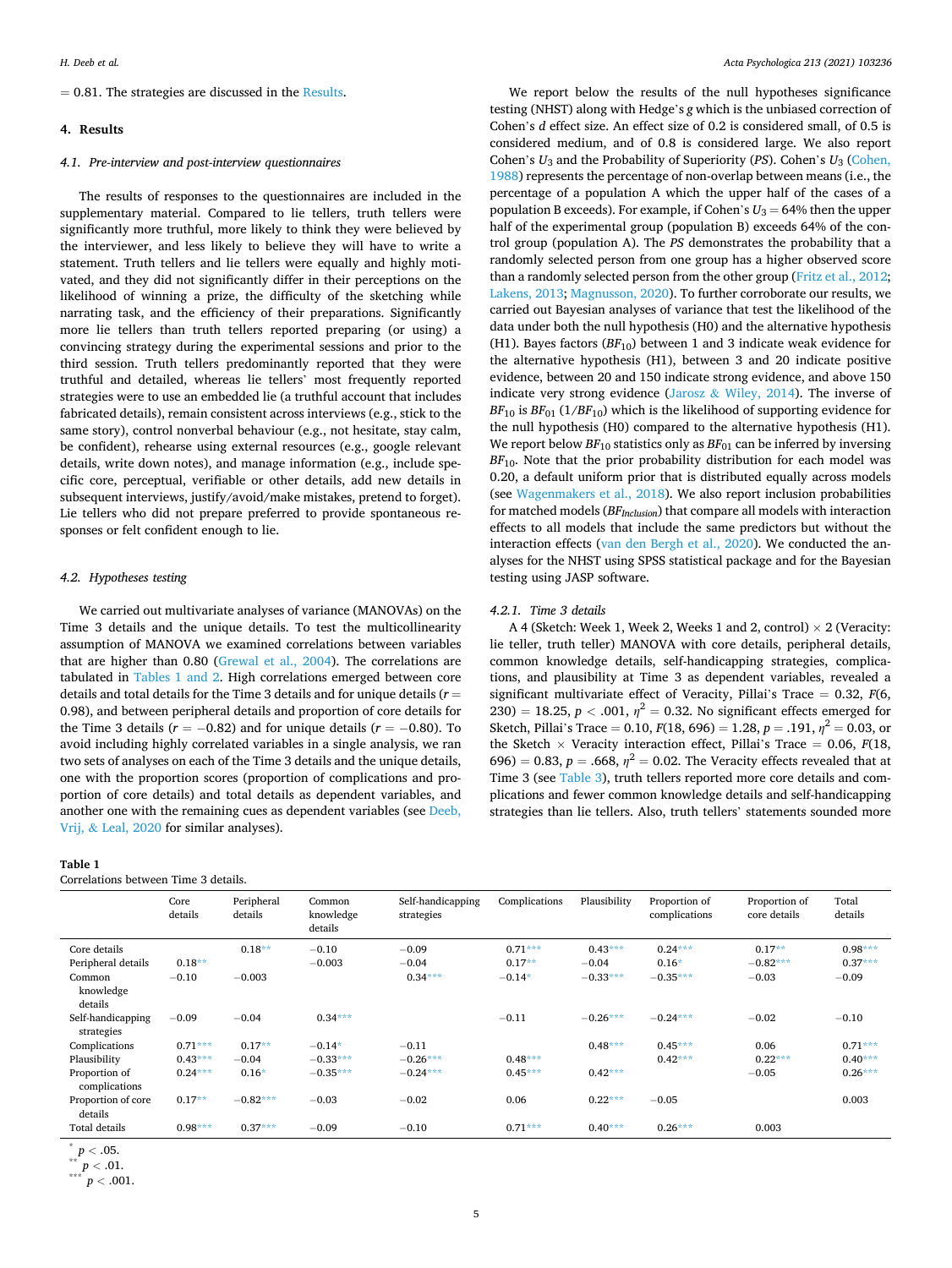#### <span id="page-5-0"></span>**Table 2**

Correlations between unique details.

|                                 | Core<br>details | Peripheral<br>details | Common<br>knowledge<br>details | Self-handicapping<br>strategies | Complications | Plausibility | Proportion of<br>complications | Proportion of<br>core details | Total<br>details |
|---------------------------------|-----------------|-----------------------|--------------------------------|---------------------------------|---------------|--------------|--------------------------------|-------------------------------|------------------|
| Core details                    |                 | $0.21***$             | 0.04                           | $-0.02$                         | $0.75***$     | $0.43***$    | $0.21**$                       | $0.19**$                      | $0.98***$        |
| Peripheral details              | $0.21**$        |                       | 0.12                           | 0.05                            | $0.18***$     | $-0.04$      | 0.11                           | $-0.80***$                    | $0.41***$        |
| Common<br>knowledge<br>details  | 0.04            | 0.12                  |                                | $0.43***$                       | $-0.09$       | $-0.38***$   | $-0.47***$                     | $-0.06$                       | 0.06             |
| Self-handicapping<br>strategies | $-0.02$         | 0.05                  | $0.43***$                      |                                 | $-0.07$       | $-0.31***$   | $-0.27***$                     | $-0.05$                       | $-0.01$          |
| Complications                   | $0.75***$       | $0.18**$              | $-0.09$                        | $-0.07$                         |               | $0.51***$    | $0.33***$                      | 0.06                          | $0.74***$        |
| Plausibility                    | $0.43***$       | $-0.04$               | $-0.38***$                     | $-0.31***$                      | $0.51***$     |              | $0.48***$                      | $0.23***$                     | $0.39***$        |
| Proportion of<br>complications  | $0.21**$        | 0.11                  | $-0.47***$                     | $-0.27***$                      | $0.33***$     | $0.48***$    |                                | $-0.05$                       | $0.22**$         |
| Proportion of core<br>details   | $0.19**$        | $-0.80***$            | $-0.06$                        | $-0.05$                         | 0.06          | $0.23***$    | $-0.05$                        |                               | 0.001            |
| Total details                   | $0.98***$       | $0.41***$             | 0.06                           | $-0.01$                         | $0.74***$     | $0.39***$    | $0.22**$                       | 0.001                         |                  |
|                                 |                 |                       |                                |                                 |               |              |                                |                               |                  |

 $p < .01.$ <br> $p < .001.$ 

#### **Table 3**

Descriptive and inferential statistics for Time 3 details as a function of veracity.

| Detail type                     |                             | Truth tellers             |                             | Lie tellers              |        | $\boldsymbol{p}$ | Hedge's g                           | Cohen's | PS    | $BF_{10}$                  | $BF_{Inclusion}$            | $BF$ <i>Inclusion</i> |
|---------------------------------|-----------------------------|---------------------------|-----------------------------|--------------------------|--------|------------------|-------------------------------------|---------|-------|----------------------------|-----------------------------|-----------------------|
|                                 | $n = 122$<br>M(SD)          | 95% CI                    | $n=121$<br>M(SD)            | 95% CI                   |        |                  | [95% CI]                            | $U_3$   |       |                            | Veracity<br>effect          | Interaction<br>effect |
| Core details                    | 87.80                       | 73.90,                    | 53.52                       | 47.99,                   | 20.39  | < .001           | $0.58$ [0.32,                       | 71.90   | 65.90 | 1669.05                    | 1681.35                     | 0.08                  |
| Peripheral details              | (77.56)<br>08.49<br>(12.84) | 101.71<br>06.19,<br>10.79 | (30.73)<br>08.69<br>(12.73) | 59.05<br>06.40,<br>10.98 | 00.02  | .886             | 0.84]<br>0.02<br>$[-0.24,$<br>0.27] | 50.80   | 50.60 | 00.14                      | 00.14                       | 0.14                  |
| Common<br>knowledge<br>details  | 00.16<br>(00.58)            | 00.06,<br>00.27           | 00.55<br>(01.11)            | 00.35,<br>00.75          | 11.49  | .001             | $0.44$ $[0.18,$<br>0.70]            | 67.00   | 62.20 | 33.80                      | 33.79                       | 0.08                  |
| Self-handicapping<br>strategies | 00.02<br>(00.13)            | $-00.01,$<br>00.04        | 00.07<br>(00.29)            | 00.02,<br>00.13          | 04.05  | .045             | 0.22<br>$[-0.03,$<br>0.48]          | 58.70   | 56.20 | 00.92                      | 00.92                       | 0.17                  |
| Complications                   | 04.64<br>(05.96)            | 03.57,<br>05.71           | 01.55<br>(01.92)            | 01.21,<br>01.90          | 28.95  | $-.001$          | $0.70$ $[0.44]$<br>0.961            | 75.80   | 69.00 | 83,379.75                  | 83,675.94                   | 0.05                  |
| Plausibility                    | 05.20<br>(01.17)            | 04.99,<br>05.41           | 03.58<br>(01.23)            | 03.36,<br>03.80          | 108.62 | < .001           | 1.34 [1.07.<br>1.63]                | 91.00   | 82.8  | $2.20 \times$<br>$10^{19}$ | $2.211 \times$<br>$10^{18}$ | 0.06                  |
| Proportion of<br>complications  | 00.78<br>(00.39)            | 00.71,<br>00.85           | 00.54<br>(00.47)            | 00.46,<br>00.63          | 18.43  | < .001           | $0.55$ [0.30,<br>$0.81$ ]           | 70.90   | 65.10 | 723.78                     | 723.59                      | 0.11                  |
| Proportion of core<br>details   | 00.91<br>(00.12)            | 00.89,<br>00.93           | 00.87<br>(00.16)            | 00.84,<br>00.90          | 05.05  | .026             | $0.28$ $[0.03,$<br>0.54]            | 61.00   | 57.80 | 01.24                      | 01.55                       | 0.23                  |
| Total details                   | 96.30<br>(81.71)            | 81.65,<br>110.94          | 62.21<br>(34.43)            | 56.01,<br>68.40          | 17.66  | $-.001$          | $0.54$ $[0.29,$<br>0.80]            | 70.50   | 64.90 | 535.65                     | 536.75                      | 0.07                  |

plausible than lie tellers' statements. Bayesian analyses revealed strong to very strong evidence for all these variables except for selfhandicapping strategies which received weak evidence  $(BF_{10} = 0.92)$ .

A 4 (Sketch: Week 1, Week 2, Weeks 1 and 2, control)  $\times$  2 (Veracity: lie teller, truth teller) MANOVA with proportion of complications, proportion of core details, and total details at Time 3 as dependent variables, revealed significant multivariate effects of Sketch, Pillai's Trace = 0.10,  $F(9, 705) = 2.72$ ,  $p = .004$ ,  $\eta^2 = 0.03$ , and Veracity, Pillai's Trace  $= 0.14, F(3,233) = 12.43, p < .001, \eta^2 = 0.14$ , but the Sketch  $\times$  Veracity interaction effect was not significant, Pillai's Trace = 0.04, *F*(9, 705) = 0.99,  $p = .448$ ,  $\eta^2 = 0.01$ . There was a significant Sketch main effect for the proportion of core details,  $F(3, 235) = 7.56$ ,  $p < .001$ ,  $\eta^2 = 0.09$ ,  $BF_{10}$ = 209.14. At Time 3, the Sketch control condition (*M* = 0.83, *SD* = 0.19, 95% CI [0.79, 0.88]) showed a lower proportion of core details than the Sketch Week 1 condition (*M* = 0.93, *SD* = 0.11, 95% CI [0.90, 0.96]), *p*   $= .001$ , Hedge's  $g = 0.64$ , 95% CI [0.28, 1.01], Cohen's  $U_3 = 73.90$ , *PS* = 67.50, and the Sketch Weeks 1 and 2 condition (*M* = 0.94, *SD* = 0.11, 95% CI [0.91, 0.96]), *p <* .001, Hedge's *g* = 0.70, 95% CI [0.34, 1.08], Cohen's  $U_3 = 75.80$ ,  $PS = 69.00$ . As for the Veracity effects at Time 3, Table 3 shows that the proportion scores of complications and core

details and total details were higher among truth tellers than lie tellers, but the evidence for the proportion of core details was weak  $(BF_{10} =$ 1.24).

## *4.2.2. Unique details*

A 4 (Sketch: Week 1, Week 2, Weeks 1 and 2, control)  $\times$  2 (Veracity: lie teller, truth teller) MANOVA with unique core, peripheral, and common knowledge details, self-handicapping strategies, complications, and plausibility as dependent variables, revealed significant multivariate effects of Sketch, Pillai's Trace = 0.15, *F*(18, 696) = 1.96, *p*   $=$  .010,  $\eta^2$  = 0.05, and Veracity, Pillai's Trace = 0.31, *F*(6, 230) = 17.37,  $p < .001$ ,  $\eta^2 = 0.31$ . The Sketch  $\times$  Veracity interaction effect was not significant, Pillai's Trace = 0.05,  $F(18, 696) = 0.69$ ,  $p = .822$ ,  $\eta^2 = 0.02$ . A significant Sketch main effect emerged for unique peripheral details, *F*   $(3, 235) = 4.38, p = .005, \eta^2 = 0.05, BF_{10} = 5.14$ . The Sketch Week 2 condition (*M* = 21.61, *SD* = 26.14, 95% CI [14.91, 28.30]) elicited more peripheral details than the Sketch Weeks 1 and 2 condition (*M* = 10.33, *SD* = 19.12, 95% CI [5.39, 15.27]), *p* = .033, Hedge's *g* = 0.49, 95% CI [0.13, 0.86], Cohen's  $U_3 = 68.80$ ,  $PS = 63.60$ . As for veracity effects (see [Table 4\)](#page-6-0), positive to very strong evidence emerged that truth tellers'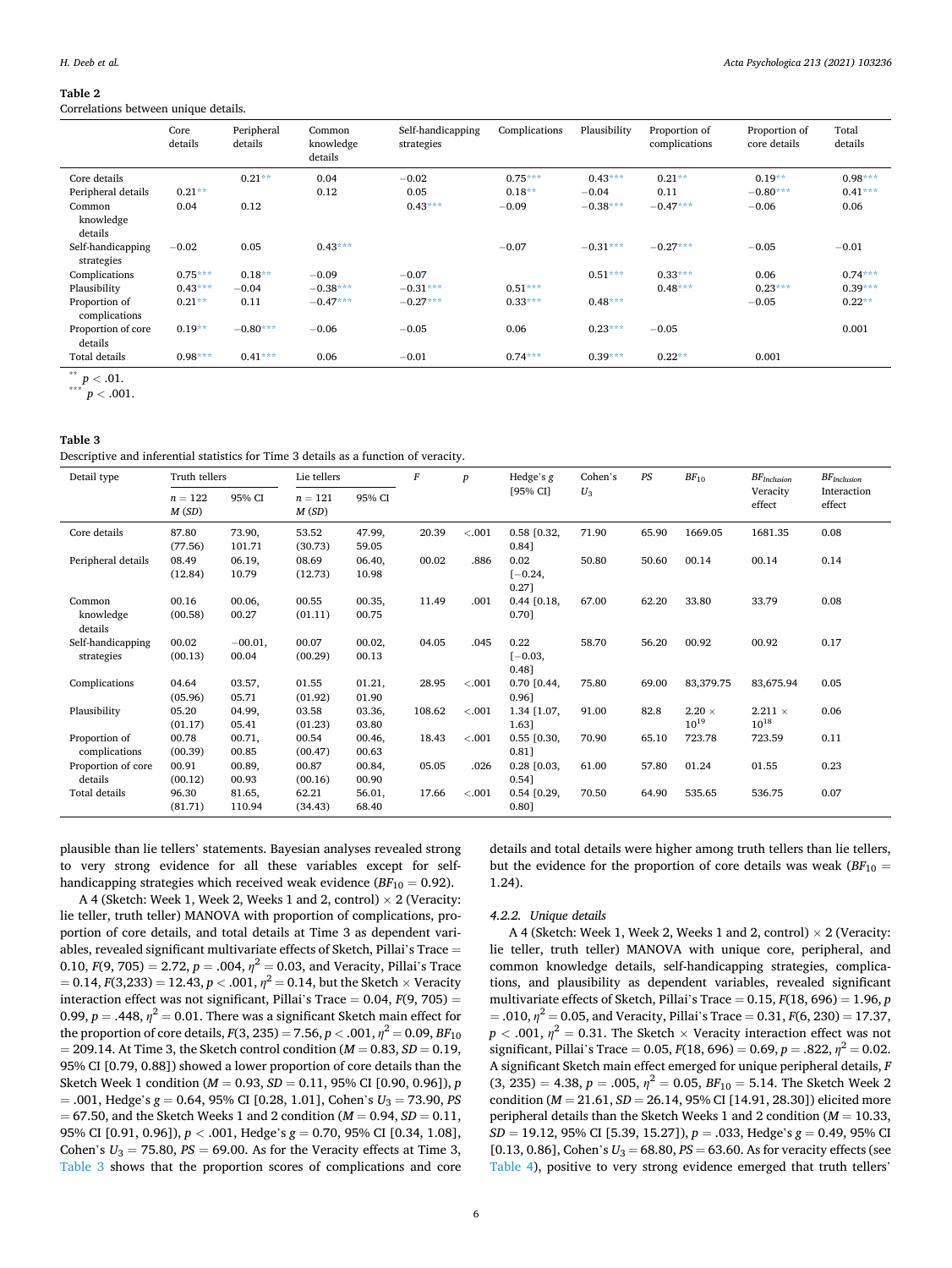<span id="page-6-0"></span>**Table 4** 

Descriptive and inferential statistics for unique details as a function of veracity.

| Detail type                                | Truth tellers      |                   | Lie tellers        |                  | $\cal F$ | $\boldsymbol{p}$ | Hedge's g                   | Cohen's | PS    | $BF_{10}$                  | $BF$ Inclusion              | $BF_{Inclusion}$      |
|--------------------------------------------|--------------------|-------------------|--------------------|------------------|----------|------------------|-----------------------------|---------|-------|----------------------------|-----------------------------|-----------------------|
|                                            | $n = 122$<br>M(SD) | 95% CI            | $n = 121$<br>M(SD) | 95% CI           |          |                  | [95% CI]                    | $U_3$   |       |                            | Veracity<br>effect          | Interaction<br>effect |
| Unique core details                        | 143.32<br>(122.38) | 121.38,<br>165.25 | 91.01<br>(51.80)   | 81.68,<br>100.33 | 18.83    | $-.001$          | $0.55$ [0.30,<br>$0.81$ ]   | 70.90   | 65.10 | 789.18                     | 815.27                      | 0.07                  |
| Unique peripheral<br>details               | 15.46<br>(22.98)   | 11.34,<br>19.58   | 16.23<br>(22.02)   | 12.27,<br>20.19  | 00.09    | .771             | 0.03<br>$[-0.22,$<br>0.291  | 51.20   | 50.80 | 00.15                      | 00.15                       | 0.09                  |
| Unique common<br>knowledge<br>details      | 00.42<br>(00.92)   | 00.25,<br>00.58   | 01.18<br>(01.82)   | 00.85,<br>01.51  | 17.23    | < 0.001          | $0.53$ [0.27,<br>0.781      | 70.20   | 64.60 | 383.76                     | 394.58                      | 0.06                  |
| Unique self-<br>handicapping<br>strategies | 00.02<br>(00.13)   | $-0.01,$<br>00.04 | 00.17<br>(00.59)   | 00.07,<br>00.28  | 08.50    | .004             | $0.35$ $[0.10,$<br>$0.61$ ] | 63.70   | 59.80 | 06.95                      | 06.96                       | 0.26                  |
| Unique<br>complications                    | 08.37<br>(11.43)   | 06.32,<br>10.42   | 02.81<br>(03.14)   | 02.24,<br>03.38  | 26.31    | < .001           | $0.66$ [0.40,<br>0.921      | 74.50   | 68.00 | 25,104.27                  | 25,148.55                   | 0.06                  |
| Unique plausibility                        | 04.95<br>(01.00)   | 04.77,<br>05.13   | 03.66<br>(00.97)   | 03.48,<br>03.83  | 103.92   | $-.001$          | 1.30 [1.03,<br>1.59]        | 90.30   | 82.10 | $3.35 \times$<br>$10^{18}$ | $3.377 \times$<br>$10^{18}$ | 0.07                  |
| Proportion of<br>unique<br>complications   | 00.86<br>(00.28)   | 00.81,<br>00.91   | 00.62<br>(00.41)   | 00.54,<br>00.69  | 28.42    | < 0.001          | $0.68$ [0.42,<br>0.941      | 75.20   | 68.50 | 63,602.36                  | 63,624.37                   | 0.06                  |
| Proportion of<br>unique core<br>details    | 00.90<br>(00.13)   | 00.88,<br>00.92   | 00.86<br>(00.16)   | 00.83,<br>00.89  | 05.49    | .020             | $0.27$ $[0.02,$<br>0.531    | 60.60   | 57.60 | 01.39                      | 01.87                       | 0.21                  |
| Total unique<br>details                    | 158.78<br>(130.71) | 135.35,<br>182.21 | 107.24<br>(58.95)  | 96.63,<br>117.85 | 15.48    | $-.001$          | $0.51$ [0.25,<br>0.761      | 69.50   | 64.10 | 194.74                     | 195.81                      | 0.06                  |

statements included more unique core details and complications and fewer unique common knowledge details and self-handicapping strategies than lie tellers' statements. Also, very strong evidence emerged that truth tellers' statements sounded more plausible than lie tellers' statements.

Another 4 (Sketch: Week 1, Week 2, Weeks 1 and 2, control)  $\times$  2 (Veracity: lie teller, truth teller) MANOVA was conducted with the proportion of unique complications, proportion of unique core details, and total unique details as dependent variables. The analysis revealed a significant main effect of Sketch, Pillai's Trace  $= 0.15$ ,  $F(9, 705) = 4.00$ ,  $p < .001$ ,  $\eta^2 = 0.05$ , and Veracity, Pillai's Trace = 0.17, *F*(3, 233) = 16.06,  $p < .001$ ,  $\eta^2 = 0.17$ . The Sketch  $\times$  Veracity interaction effect was not significant, Pillai's Trace = 0.03,  $F(9, 705) = 0.69$ ,  $p = .716$ ,  $\eta^2 =$ 0.01. A significant Sketch main effect emerged for the proportion of unique core details,  $F(3, 235) = 10.86$ ,  $p < .001$ ,  $\eta^2 = 0.12$ ,  $BF_{10} =$ 10,893.99. This proportion score was lower in the Sketch control condition  $(M = 0.81, SD = 0.20, 95\%$  CI [0.76, 0.86]) than in the Sketch Week 1 condition (*M* = 0.92, *SD* = 0.12, 95% CI [0.89, 0.95]), *p <* .001, Hedge's *g* = 0.66, 95% CI [0.30, 1.03], Cohen's *U*3 = 74.50, *PS* = 68.00, and in the Sketch Weeks 1 and 2 condition (*M* = 0.93, *SD* = 0.10, 95% CI [0.91, 0.96]), *p <* .001, Hedge's *g* = 0.75, 95% CI [0.39, 1.13], Cohen's  $U_3$  = 77.30,  $PS$  = 70.20. The Veracity effects (Table 4) demonstrated that the proportions of unique complications and unique core details and total unique details were higher among truth tellers than lie tellers, but the proportion of unique core details received weak evidence  $(BF_{10} =$ 1.39).

Overall, the results for the Time 3 details and unique details were similar. In both analyses, Hypothesis 1 that predicted a Sketch main effect at Time 3 and for unique details was supported only for the proportion of core details, with peripheral details showing positive evidence for unique details only. Hypothesis 2 that predicted Veracity main effects at Time 3 and for unique details was supported for all details except for peripheral details (not significant and received weak evidence in both analyses) and for proportion of core details (significant in both analyses but received weak evidence). Self-handicapping strategies was a diagnostic Veracity cue in the unique details analysis but not in the Time 3 analysis (significant but weak evidence). Hypothesis 3 that predicted interaction effects was not supported.

#### *4.3. Exploratory analyses*

#### *4.3.1. Time 1 details*

The absence of Sketch related effects goes against the general trend found in the interviewing literature where sketching while narrating has been found to be beneficial for eliciting information and veracity cues. A possible explanation is that we analysed details provided at Time 3 and unique details provided throughout the three interviews rather than details provided at Time 1. Since to date all sketching deception research measured the effect of sketching at Time 1, we carried out exploratory analyses on the Time 1 details. We dichotomised the Sketch factor into Sketch absent versus Sketch present at Time 1.

A 2 (Sketch: absent vs present)  $\times$  2 (Veracity: truth teller, lie teller) MANOVA was carried out with core details, peripheral details, common knowledge details, self-handicapping strategies, complications, and plausibility at Time 1 as dependent variables. Significant multivariate effects emerged for Sketch, Pillai's Trace = 0.12, *F*(6, 234) = 5.26, *p <* .001,  $\eta^2 = 0.12$ , and Veracity, Pillai's Trace = 0.25,  $F(6, 234) = 13.26$ , *p*  $<$  .001,  $\eta^2$  = 0.25. The Sketch  $\times$  Veracity interaction effect was not significant, Pillai's Trace = 0.02,  $F(6, 234) = 0.82$ ,  $p = .555$ ,  $\eta^2 = 0.02$ . A significant Sketch main effect emerged for core details, *F*(1, 239) = 13.70,  $p < .001$ ,  $\eta^2 = 0.05$ ,  $BF_{10} = 54.34$ , and peripheral details,  $F(1)$ , 239) = 11.16,  $p = .001$ ,  $\eta^2 = 0.05$ ,  $BF_{10} = 26.23$ . Participants who sketched at Time 1 provided more core details (*M* = 89.27, *SD* = 61.28, 95% CI [78.19, 100.34]) than those who did not sketch (*M* = 64.11, *SD*   $=$  47.49, 95% CI [55.63, 72.58]),  $p < .001$ , Hedge's  $g = 0.46$ , 95% CI [0.20, 0.71], Cohen's  $U_3 = 67.70$ ,  $PS = 62.80$ . Also, those who sketched at Time 1 provided fewer peripheral details  $(M = 6.08, SD = 12.48, 95\%$ CI [3.82, 8.33]) than those who did not sketch  $(M = 12.75, SD = 17.99,$ 95% CI [9.54, 15.96]), *p* = .001, Hedge's *g* = 0.43, 95% CI [0.18, 0.69], Cohen's  $U_3 = 66.60$ ,  $PS = 61.90$ . The Veracity effects ([Table 5\)](#page-7-0) demonstrated that at Time 1, truth tellers' statements included more core details and complications and fewer common knowledge details than lie tellers' statements. Truth tellers' statements also sounded more plausible than lie tellers' statements.

Another 2 (Sketch: absent vs present)  $\times$  2 (Veracity: truth teller, lie teller) MANOVA was carried out with proportion of complications, proportion of core details, and total details at Time 1 as dependent variables. Significant multivariate effects emerged for Sketch, Pillai's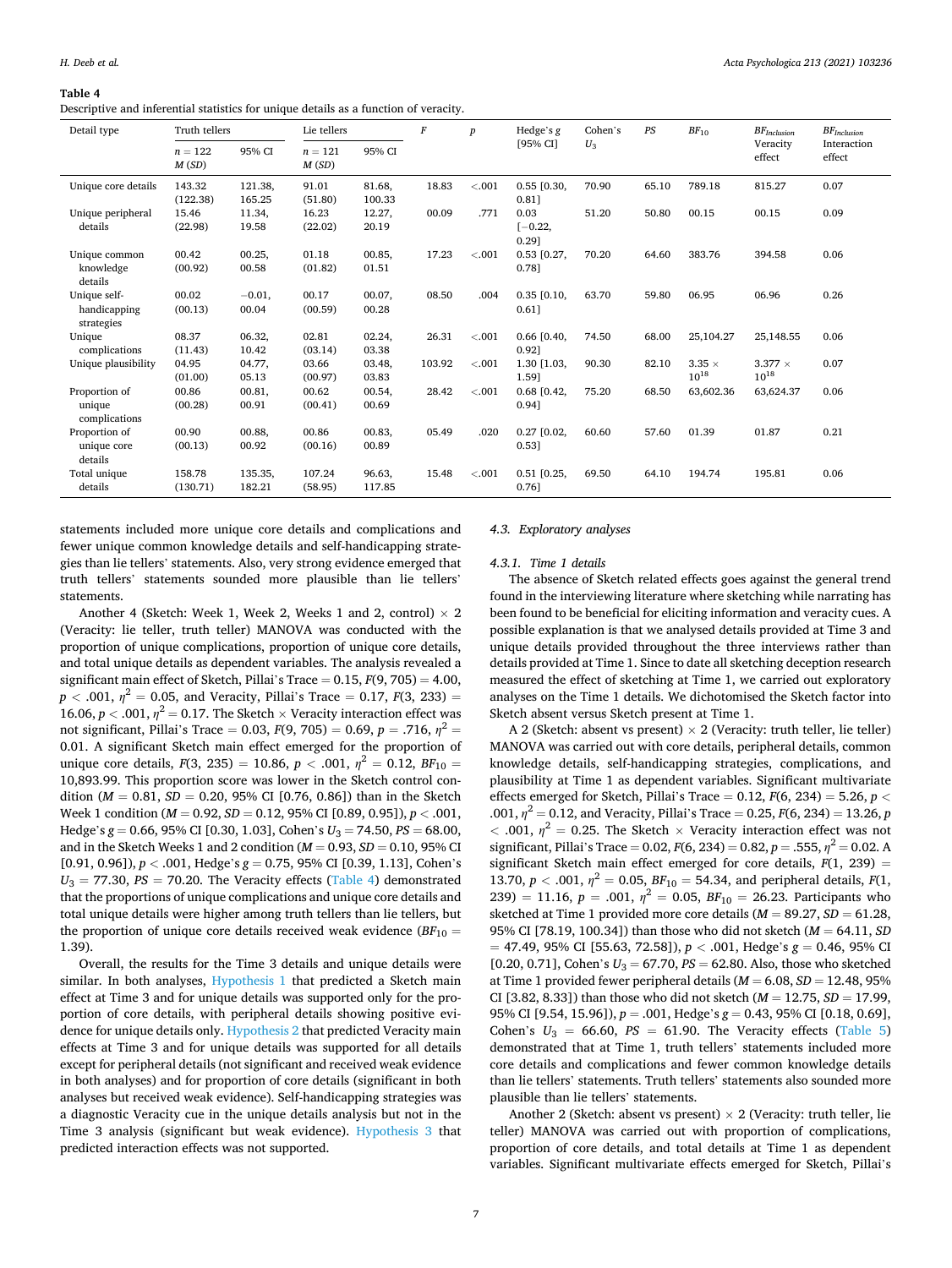<span id="page-7-0"></span>**Table 5** 

Descriptive and Inferential Statistics for Time 1 Details as a Function of Veracity.

| Detail type                     | Truth tellers      |                    | Lie tellers        |                 | F     | $\boldsymbol{p}$ | Hedge's g                     | Cohen's | PS    | $BF_{10}$                   | $BF_{Inclusion}$            | $BF$ Inclusion        |
|---------------------------------|--------------------|--------------------|--------------------|-----------------|-------|------------------|-------------------------------|---------|-------|-----------------------------|-----------------------------|-----------------------|
|                                 | $n = 122$<br>M(SD) | 95% CI             | $n = 121$<br>M(SD) | 95% CI          |       |                  | [95% CI]                      | $U_3$   |       |                             | Veracity<br>effect          | Interaction<br>effect |
| Core details                    | 89.93<br>(67.26)   | 77.88,<br>101.99   | 63.02<br>(37.55)   | 56.26,<br>69.77 | 15.79 | < .001           | $0.49$ [0.24,<br>0.751        | 68.80   | 63.60 | 132.83                      | 202.12                      | 0.29                  |
| Peripheral details              | 09.01<br>(16.85)   | 05.99,<br>12.03    | 09.90<br>(14.81)   | 07.24,<br>12.57 | 00.22 | .642             | 0.06<br>$[-0.20,$<br>0.31]    | 52.40   | 51.70 | 00.15                       | 00.15                       | 0.21                  |
| Common<br>knowledge<br>details  | 00.25<br>(00.68)   | 00.12,<br>00.37    | 00.75<br>(01.19)   | 00.54,<br>00.97 | 16.55 | $-.001$          | $0.51$ $[0.26,$<br>0.771      | 69.50   | 64.10 | 306.02                      | 306.24                      | 0.18                  |
| Self-handicapping<br>strategies | 00.02<br>(00.13)   | $-00.01,$<br>00.04 | 00.09<br>(00.48)   | 00.01,<br>00.17 | 03.14 | .078             | 0.21<br>$[-0.04,$<br>$0.46$ ] | 58.30   | 55.90 | 00.61                       | 00.61                       | 0.22                  |
| Complications                   | 04.48<br>(05.33)   | 03.52,<br>05.43    | 01.86<br>(02.24)   | 01.46,<br>02.26 | 25.45 | $-.001$          | $0.64$ [0.38,<br>0.90]        | 73.90   | 67.50 | 11.470.63                   | 12.051.18                   | 0.64                  |
| Plausibility                    | 04.66<br>(00.89)   | 04.50,<br>04.82    | 03.73<br>(00.77)   | 03.59,<br>03.87 | 76.67 | < .001           | 1.11 [0.85,<br>1.39]          | 86.70   | 78.40 | 8.320 $\times$<br>$10^{12}$ | 8.574 $\times$<br>$10^{12}$ | 0.97                  |
| Proportion of<br>complications  | 00.79<br>(00.37)   | 00.73,<br>00.86    | 00.57<br>(00.44)   | 00.49,<br>00.65 | 18.82 | < .001           | $0.54$ [0.28,<br>0.80]        | 70.50   | 64.90 | 815.96                      | 826.57                      | 0.21                  |
| Proportion of core<br>details   | 00.91<br>(00.14)   | 00.89,<br>00.94    | 00.88<br>(00.15)   | 00.85,<br>00.91 | 03.07 | .081             | 0.21<br>$[-0.05,$<br>0.46]    | 58.30   | 55.90 | 00.50                       | 00.60                       | 0.18                  |
| Total details                   | 98.94<br>(70.76)   | 86.26,<br>111.63   | 72.92<br>(42.66)   | 65.24,<br>80.60 | 12.41 | .001             | $0.44$ [0.19,<br>0.701        | 67.00   | 62.20 | 37.69                       | 42.07                       | 0.25                  |

Trace = 0.15,  $F(3, 237) = 13.69$ ,  $p < .001$ ,  $n^2 = 0.15$ , and Veracity, Pillai's Trace = 0.12,  $F(3, 237) = 10.53$ ,  $p < .001$ ,  $n^2 = 0.12$ . The Sketch  $\times$  Veracity interaction effect was not significant,

Pillai's Trace = 0.004,  $F(3, 237) = 0.34$ ,  $p = .799$ ,  $\eta^2 = 0.004$ . A significant Sketch main effect emerged for total details, *F*(1, 239) = 6.25,  $p = .013$ ,  $\eta^2 = 0.03$ ,  $BF_{10} = 2.26$ , and proportion of core details,  $F(1)$ ,  $239$ ) = 29.61, *p* < .001,  $\eta^2$  = 0.11, *BF*<sub>10</sub> = 83,721.79. Bayesian analyses revealed weak evidence for total details (*BF*10 = 2.26). The proportion of core details at Time 1 was higher among those who sketched (*M* = 0.94,  $SD = 0.10$ , 95% CI [0.93, 0.96]) than among those who did not sketch (*M* = 0.85, *SD* = 0.17, 95% CI [0.82, 0.88]), *p <* .001, Hedge's *g* = 0.64, 95% CI [0.39, 0.90], Cohen's *U*3 = 73.90, *PS* = 67.50. As for the Veracity main effect, truth tellers reported significantly more total details and a higher proportion of complications than lie tellers (see Table 5).

The results thus demonstrated that core details and peripheral details differed between the Sketching conditions and the Sketch control condition at Time 1 but no longer at Time 3. To understand why core and peripheral details stopped having an effect over time as a function of Sketch instruction, we ran a mixed MANOVA with Sketch (Week 1, Week 2, Weeks 1 and 2, control) as between-subjects factor, Time as within-subjects factor, and the number of core details and peripheral details in the three interviews as the dependent variable. Significant effects emerged for Sketch, Pillai's Trace = 0.09, *F*(6, 478) = 3.79, *p* = .001,  $\eta^2 = 0.05$ , for Time, Pillai's Trace = 0.11,  $F(4, 236) = 7.38$ ,  $p <$ .001, *η*2 = 0.11, and for Time × Sketch, Pillai's Trace = 0.15, *F*(12, 714)  $= 3.05, p < .001, \eta^2 = 0.05.$ 

As we were interested in the interaction effect, we only report the results for the Time  $\times$  Sketch effect. At the univariate level, there was an effect for core details,  $F(4.99, 397.77) = 5.03, p < .001, \eta^2 = 0.06$ , but not for peripheral details,  $F(4.65, 370.72) = 1.00, p = .418, \eta^2 = 0.01$ . Simple effects revealed that for the Sketch Week 1 condition, more core details were elicited at Time 1 (*M* = 89.82, *SD* = 60.75, 95% CI [74.12, 105.51]) than at Time 2 (*M* = 74.80, *SD* = 55.61, 95% CI [60.43, 89.17]), and at Time 3 (*M* = 73.18, *SD* = 63.77, 95% CI [56.71, 89.66]), *p <* .001. For the Sketch Week 2 condition, more core details were elicited at Time 2 (*M* = 79.00, *SD* = 48.09, 95% CI [66.68, 91.32]) than at Time 3 (*M* = 71.13, *SD* = 44.83, 95% CI [59.65, 82.61]), *p* = .005. For the Sketch Weeks 1 and 2 condition, more core details were elicited at Time 1 (*M* = 88.72, *SD* = 62.32, 95% CI [72.62, 104.82], *p* = .019) and at Time 2 (*M* = 89.15, *SD* = 71.10, 95% CI [70.78, 107.52], *p* = .001)

than at Time 3 ( $M = 79.83$ ,  $SD = 72.04$ , 95% CI [61.22, 98.44]). No differences emerged for the Sketch control condition. These results demonstrate that participants reported more core details when they were asked to sketch and narrate than when they were asked to provide a verbal statement, but this effect did not last beyond the interview in which participants were asked to sketch.

#### *4.3.2. Diagnostic efficiency of the dependent variables*

We ran diagnostic tests by calculating the area under the receiver operating characteristic curve (AUC) for the Time 1, Time 3, and unique data to understand the diagnostic efficiency of the verbal cues assessed in the current study. As peripheral, details, common knowledge details, and self-handicapping strategies were higher among lie tellers than truth tellers, we reversed the values of those cues by subtracting them from one point higher than the highest value of the corresponding cue. The results are summarised in Table 6. Values above 0.5 indicate that the cue is significantly diagnostic; and the higher the value, the more diagnostic the cue. All cues except for peripheral details and self-handicapping strategies, and to some extent proportion of core details, differed

#### **Table 6**

Area under the curve (AUC) for Time 1 details, Time 3 details, and unique details.

| Time 1 details<br>[95% CI] | Time 3 details<br>[95% CI] | Unique details<br>[95% CI] |
|----------------------------|----------------------------|----------------------------|
| $0.64$ [0.57,              | $0.67$ [0.60,              | $0.66$ [0.59, 0.73]        |
| 0.70]                      | 0.741                      |                            |
| $0.54$ [0.47,              | $0.51$ $[0.43,$            | $0.52$ [0.45, 0.59]        |
| $0.62$ ]                   | 0.581                      |                            |
| $0.62$ [0.55,              | $0.59$ $[0.52,$            | $0.62$ [0.55, 0.69]        |
| 0.691                      | 0.661                      |                            |
| $0.52$ [0.45,              | $0.53$ [0.45,              | $0.55$ [0.48, 0.63]        |
| 0.591                      | 0.60]                      |                            |
| $0.68$ [0.62,              | $0.70$ [0.63,              | $0.72$ [0.66, 0.78]        |
| 0.751                      | 0.761                      |                            |
| $0.77$ [0.71,              | $0.83$ [0.78,              | $0.83$ [0.77, 0.88]        |
| 0.831                      | 0.881                      |                            |
| $0.64$ [0.58,              | $0.64$ [0.57,              | $0.67$ [0.60, 0.73]        |
| 0.711                      | 0.711                      |                            |
| $0.57$ $[0.50,$            | $0.56$ [0.49,              | $0.58$ [0.50, 0.65]        |
| $0.64$ ]                   | 0.641                      |                            |
| $0.62$ [0.55,              | $0.65$ [0.58,              | $0.64$ [0.57, 0.71]        |
| 0.691                      | 0.721                      |                            |
|                            |                            |                            |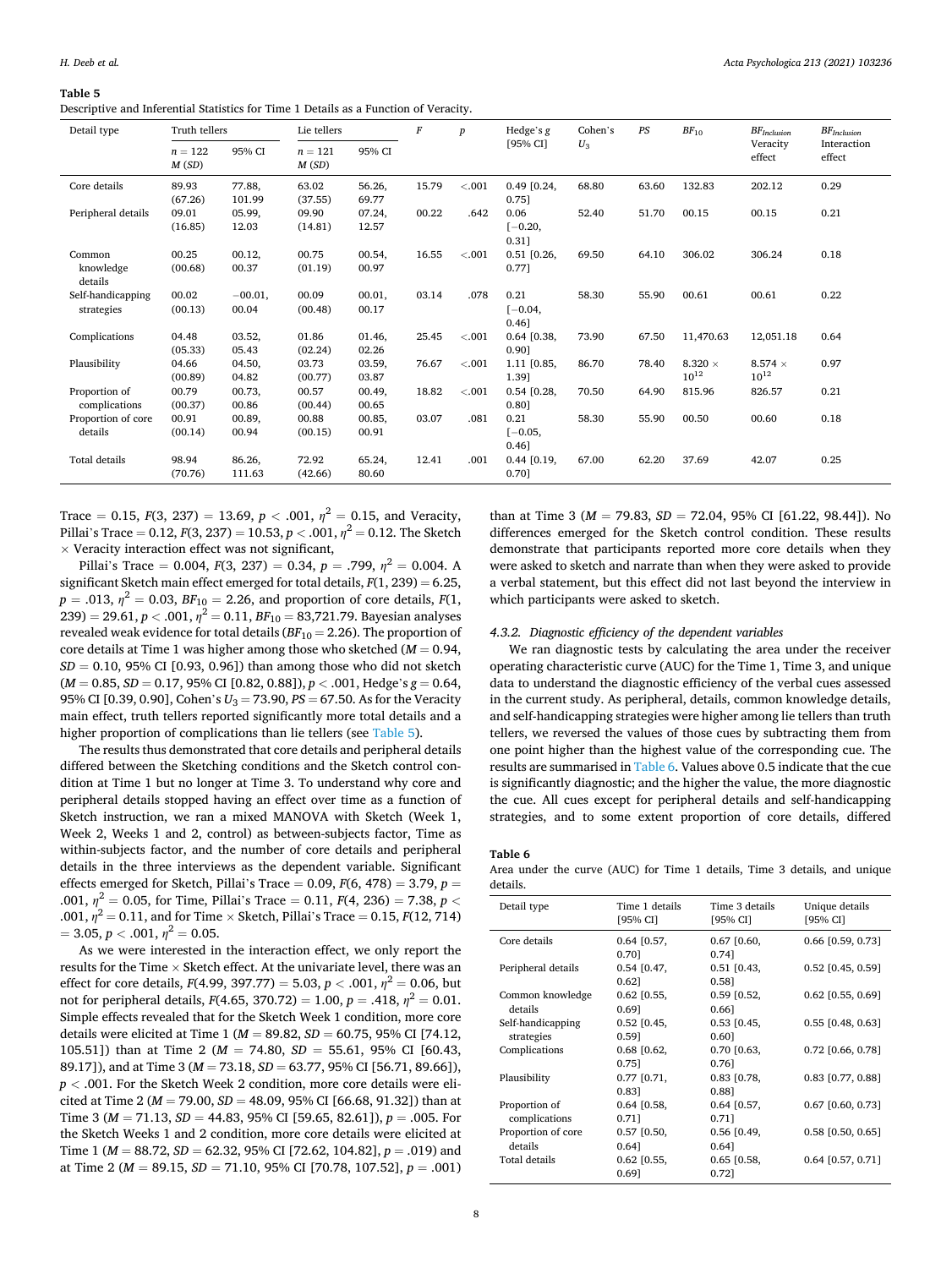significantly from chance (0.5). Plausibility showed the highest diagnosticity (average diagnosticity  $= 0.810$ ) followed by complications, proportion of complications, core details, and total details (average diagnosticity =  $0.70$ ,  $0.649$ ,  $0.653$ , and  $0.635$  respectively).

We further explored if looking at all cues combined would enhance diagnosticity by averaging all the cues for Time 1 details, Time 3 details, and unique details. The results of this analysis revealed that the AUC for the Time 1 details was 0.64, 95% CI [0.58, 0.71], for the Time 3 details was 0.68, 95% CI [0.61, 0.75], and for unique details was 0.67, 95% CI [0.60, 0.74].

## **5. Discussion**

#### *5.1. Veracity effects: robust verbal differences*

We compared the verbal responses of truth tellers and lie tellers at three occasions: (a) Time 1, (b) Time 3 and (c) across the three interviews (unique details). The three comparisons showed strong overlap. In each comparison, truth tellers reported more core details, complications, and total details, fewer common knowledge details, and a higher proportion of complications than lie tellers. In addition, in each comparison truth tellers' stories sounded more plausible than lie tellers' stories. The ROC curve analyses provided further support for the overlap of the results. This overlap means that if, for whatever reason, investigators only have access to the third interview, they would not be in a disadvantageous position for assessing veracity. It also means that lie tellers did not become better at the task during the course of the multiple interviews. This can be explained by the strategies they reported to have used, as their two favourite strategies "remain consistent throughout the interviews" and "control nonverbal behaviour" do not address the veracity cues examined here. The results thus add to the robustness of the examined veracity cues. Previous research has shown them to be diagnostic in single interview settings ([Vrij, Deeb, et al., 2020](#page-10-0); [Vrij, Leal,](#page-10-0)  [Mann, Fisher, et al., 2018\)](#page-10-0), but they also appear to be diagnostic in multiple interview settings (also see also [Deeb, Vrij,](#page-9-0) & Leal, 2020).

As in previous research [\(Deeb, Vrij,](#page-9-0) & Leal, 2020; [Vrij, Leal, Jupe,](#page-10-0) & [Harvey, 2018;](#page-10-0) Vrij & [Vrij, 2020\)](#page-10-0), complications and the proportion of complications received stronger evidence than the "total details" variable. The proportion variable takes the differences in speech content between truth tellers and lie tellers better into account than the total details variable. That is, lie tellers often report fewer details than truth tellers, which makes the total details variable a diagnostic veracity cue. However, truth tellers and lie tellers also differ in the types of detail they report: Complications (truth tellers) versus common knowledge details and self-handicapping strategies (lie tellers). These differences between truth tellers and lie tellers in the types of detail they report are taken into consideration in the proportion of complications variable but not in the total details variable, making the proportion of complications variable more diagnostic.

Out of the three variables—complications, common knowledge details and self-handicapping strategies—complications was the most diagnostic veracity cue. This reflects the verbal veracity literature (e.g., [Masip et al., 2005](#page-10-0)) where it is generally found that cues to truthfulness (cues more frequently reported by truth tellers than lie tellers) are more diagnostic than cues to deceit (cues more frequently reported by lie tellers than truth tellers).

Nonetheless, it is beneficial to consider a mixture of cues to truthfulness and deceit than just examining cues to truthfulness—see the proportion of complications versus total details discussion above. The lack of cues to deceit was recently addressed as one of the important shortcomings in the verbal deception literature ([Nahari et al., 2019\)](#page-10-0) and researchers should continue their search for them.

Plausibility was the most diagnostic veracity cue examined. Similar findings emerged in previous research [\(Sporer et al., 2020;](#page-10-0) [Vrij, Deeb,](#page-10-0)  [et al., 2020](#page-10-0); [Vrij, Leal, et al., 2020\)](#page-10-0). Despite the strong potential of plausibility as a veracity cue, it is rarely examined by verbal deception

researchers. One problem is that plausibility is a subjective, qualitative cue that cannot be quantified in frequency of occurrence. Subjectivity indicates a lack of standardisation which is problematic when used in real life settings. However, as plausibility seems to discriminate truth tellers and lie tellers relatively well, we think that it deserves attention. It is reasonable to suggest that plausibility consists of a cluster of verbal cues and it is worthwhile to examine which cues these are. One obvious candidate is the context in which the information is presented, whereby abnormal or impossible activities are considered implausible ([Blair](#page-9-0)  [et al., 2010\)](#page-9-0). However, there are probably more cues to consider.

The proportion of core details was not highly diagnostic although it differed significantly from chance levels (see ROC analysis). We thus partially replicated the findings of the only other deception study that examined the proportion of core details in multiple interviews ([Deeb,](#page-9-0)  Vrij, & [Leal, 2020\)](#page-9-0). In that study strong evidence was found that truth tellers provided a higher proportion of core details than lie tellers. Our data do not allow us to explain the discrepancy in findings, even more so because [Deeb, Vrij, and Leal \(2020\)](#page-9-0) used the same "describe a memorable event" scenario used in the current experiment. More research is needed to examine the potential of the proportion of core details as a veracity cue.

## *5.2. Sketch effects: the importance of details surrounding the centrality of the event*

The sketching while narrating interview technique elicited a high proportion of core details at Times 1 and 3, and for unique details. This means that the Sketch instruction given at Time 1 made participants more focused on reporting core elements even at Time 3 when a sketch instruction was no longer present. Since investigators are typically mostly interested in core details, this can be considered a positive effect. To our knowledge this is the first experiment where a distinction was made between core and peripheral details in sketching while narrating. We think this distinction is worthwhile to examine in future studies.

More core details were elicited in interviews involving a sketch than in interviews involving a verbal statement, but this effect did not last beyond the interview in which the sketch was introduced. In other words, in terms of the number of core details reported, sketching did not have a spill-over effect to later interviews; the Sketch effect was only visible in the proportion of core details as discussed in the previous paragraph. Nonetheless, core details were not examined in previous sketching research, and this cue seems promising for the purpose of eliciting valuable information in single interviews.

Contrary to our expectations, we did not find differences between the Sketching and control conditions for complications, common knowledge details, and self-handicapping strategies. Previous studies on sketching while narrating in single interviews also failed to elicit some of these cues, particularly when they occurred infrequently ([Vrij et al., 2019](#page-10-0); [Vrij, Mann, et al., 2020](#page-10-0)). As [Tables 3 through 5](#page-5-0) show, common knowledge details and self-handicapping strategies occurred infrequently. This may be caused by the type of deception scenario we used: To describe a unique event that was memorable. Lie tellers may find it difficult to rely on common knowledge when describing a unique event and may think that self-handicapping strategies are not suitable when they are supposed to describe a clearly memorable event.

## *5.3. Sketch* × *Veracity interaction effects: potential impact of the event and the interview technique*

We did not find a Sketch  $\times$  Veracity interaction effect, which means that, unlike what was hypothesised, sketching did not facilitate lie detection. This could be the result of a ceiling effect: Core details at Time 1 ([Table 5\)](#page-7-0) and Time 3 ([Table 3\)](#page-5-0) did not differ much for truth tellers, meaning that they did not have enough additional details to elaborate on their stories at Time 3 compared to Time 1. This will decrease the chance of an interaction effect to occur.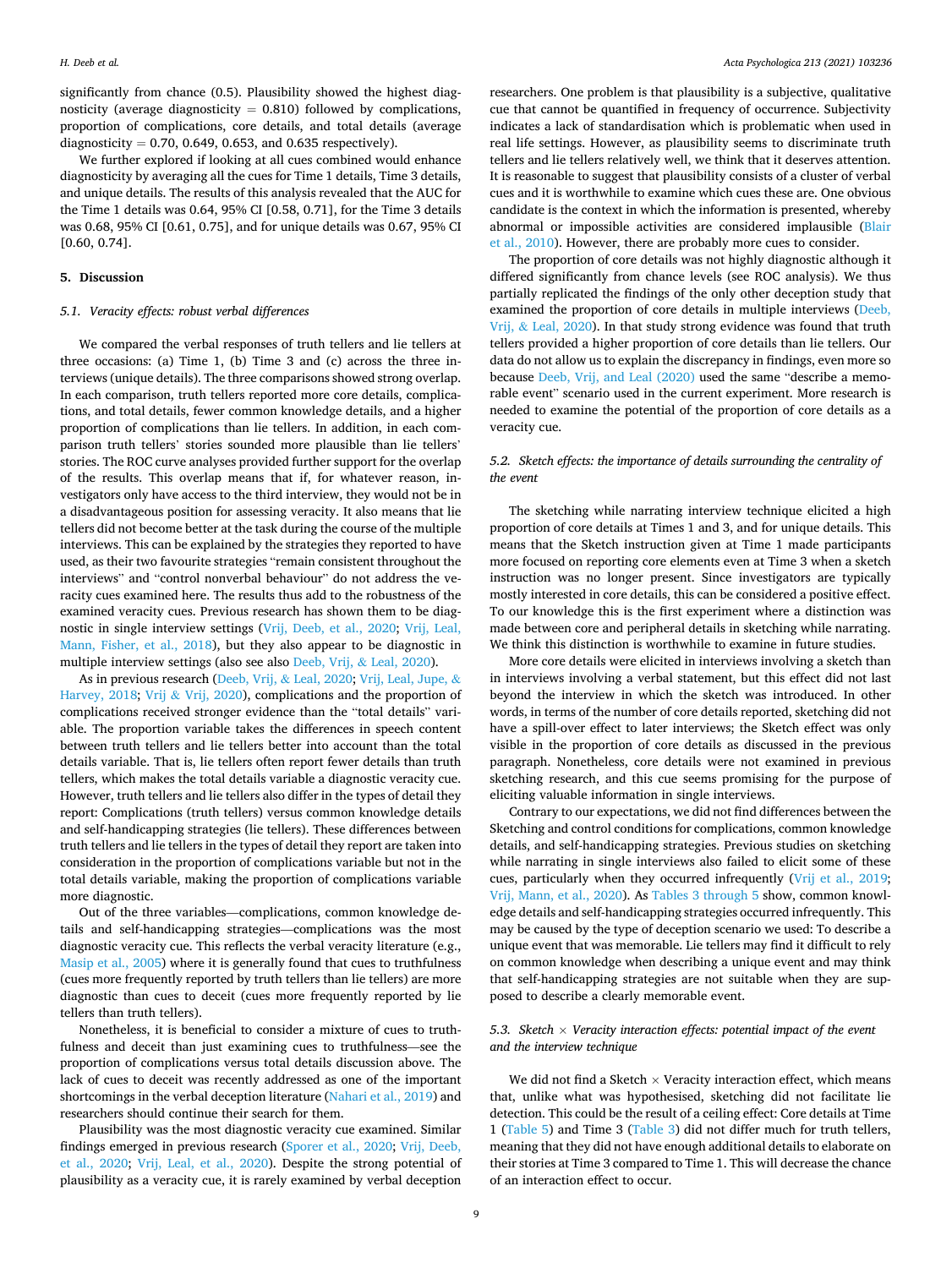<span id="page-9-0"></span>Alternatively, perhaps a selection of participants described an event for which sketching may be less suitable. Sketching is a visual output, so it may not be very beneficial in situations when interviewees do not describe visual experiences. Also, a sketch represents a specific moment in time, and it will be particularly useful for someone specifying a single event happening at a certain time (e.g., being in a restaurant) rather than for someone describing a sequence of events (e.g., a day long hiking trip). Most participants reported a visual experience in the interviews, but these were mostly sequences of events.

#### *5.4. Methodological considerations*

Participants reported positive events only as we did not want to induce stress in the experiment. Future research could examine if the same cues are elicited when negative events are reported in an ethically approved experiment. For instance, memory research has shown that negative events, compared to positive and neutral events, have differential effects on core and peripheral details (Herlihy et al., 2002; Herlihy et al., 2012). Truth tellers are less able to recall peripheral details concerning negative events than concerning positive events. Negative or positive valence should have no effect on lie tellers, and therefore veracity effects may be most diagnostic if negative events are reported due to lie tellers focusing more than truth tellers on peripheral details.

#### *5.5. Conclusions*

Although sketching while narrating did not facilitate lie detection, it was effective for making interviewees focus on core aspects of the reported event; an effect that carried over to later interviews where a sketch was no longer introduced. Veracity effects remained constant across multiple interviews demonstrating that access to an initial or a third interview is equally effective for detecting deception.

## **CRediT authorship contribution statement**

**Haneen Deeb**: Conceptualisation, Methodology, Project administration, Software, Investigation, Supervision, Formal analysis, Data curation, Writing – Original Draft.

**Aldert Vrij**: Conceptualisation, Methodology, Formal analysis, Writing – Review & Editing, Supervision, Funding acquisition.

**Sharon Leal**: Conceptualisation, Methodology, Writing – Review & Editing.

**Jennifer Burkhardt**: Investigation, Formal analysis.

## **Declaration of competing interest**

None.

### **Appendix A. Supplementary data**

Supplementary data to this article can be found online at [https://doi.](https://doi.org/10.1016/j.actpsy.2020.103236)  [org/10.1016/j.actpsy.2020.103236](https://doi.org/10.1016/j.actpsy.2020.103236).

#### **References**

- Alison, L., Alison, E., Noone, G., Elntib, S., Waring, S., & Christiansen, P. (2014). Whatever you say, say nothing: Individual differences in counter interrogation tactics amongst a field sample of right wing, AQ inspired and paramilitary terrorists. *Personality and Individual Differences, 68*, 170–175. [https://doi.org/10.1016/j.](https://doi.org/10.1016/j.paid.2014.04.031)  [paid.2014.04.031](https://doi.org/10.1016/j.paid.2014.04.031)
- Amado, B. G., Arce, R., Fariña, F., & Vilarino, M. (2016). Criteria-Based Content Analysis (CBCA) reality criteria in adults: A meta-analytic review. *International Journal of Clinical and Health Psychology, 16*(2), 201–210. [https://doi.org/10.1016/j.](https://doi.org/10.1016/j.ijchp.2016.01.002)  ijchp. 2016.01.002
- van den Bergh, D., van Doorn, J., Marsman, M., Draws, T., van Kesteren, E.-J., Derks, K., … Wagenmakers, E.-J. (2020). A tutorial on conducting and interpreting a Bayesian ANOVA in JASP. *L'Ann*´*ee Psychologique, 120*(1), 73–96. [https://doi.org/10.3917/](https://doi.org/10.3917/anpsy1.201.0073) [anpsy1.201.0073](https://doi.org/10.3917/anpsy1.201.0073)
- Blair, J. P., Levine, T., & Shaw, A. (2010). Content in context improves deception detection accuracy. *Human Communication Research, 36*(3), 423–442. [https://doi.](https://doi.org/10.1111/j.1468-2958.2010.01382.x) [org/10.1111/j.1468-2958.2010.01382.x](https://doi.org/10.1111/j.1468-2958.2010.01382.x)
- Cohen, J. (Ed.). (1988). *[Statistical power analysis for the behavioral sciences](http://refhub.elsevier.com/S0001-6918(20)30560-6/rf0025)*. Lawrence [Erlbaum Associates](http://refhub.elsevier.com/S0001-6918(20)30560-6/rf0025).
- Dando, C., Wilcock, R., Milne, R., & Henry, L. (2009). A modified cognitive interview procedure for frontline police investigators. *Applied Cognitive Psychology, 23*(5), 698–716. <https://doi.org/10.1002/acp.1501>
- Deeb, H., Granhag, P. A., Vrij, A., Strömwall, L. A., Hope, L., & Mann, S. (2018). Visuospatial counter-interrogation strategies by liars familiar with the alibi setting. *Applied Cognitive Psychology, 32*(1), 105–116. <https://doi.org/10.1002/acp.3383>
- Deeb, H., Vrij, A., Hope, L., Mann, S., Granhag, P. A., & Lancaster, G. L. (2017). Suspects' consistency in statements concerning two events when different question formats are used. *Journal of Investigative Psychology and Offender Profiling, 14*(1), 74–87. [https://](https://doi.org/10.1002/jip.1464)  [doi.org/10.1002/jip.1464](https://doi.org/10.1002/jip.1464)
- Deeb, H., Vrij, A., & Leal, S. (2020). The effects of a model statement on information elicitation and deception detection in multiple interviews. *Acta Psychologica, 207*, Article 103080. <https://doi.org/10.1016/j.actpsy.2020.103080>
- Deeb, H., Vrij, A., Leal, S., Verigin, B. L., & Kleinman, S. M. (2020). When and how are lies told? And the role of culture and intentions in intelligence-gathering interviews. *Legal and Criminological Psychology*. <https://doi.org/10.1111/lcrp.12171>. Advance online publication.
- DePaulo, B. M., Lindsay, J. L., Malone, B. E., Muhlenbruck, L., Charlton, K., & Cooper, H. (2003). Cues to deception. *Psychological Bulletin, 129*(1), 74–118. [https://doi.org/](https://doi.org/10.1037/0033-2909.129.1.74)  [10.1037/0033-2909.129.1.74](https://doi.org/10.1037/0033-2909.129.1.74)
- Eastwood, J., Snook, B., & Luther, K. (2018). Measuring the effectiveness of the sketch procedure for recalling details of a live interactive event. *Applied Cognitive Psychology, 32*(6), 747–754. https://doi.org/10.1002/acp.3
- Evans, J. R., Pimentel, P. S., Pena, M. M., & Michael, S. W. (2017). The ability to detect false statements as a function of the type of statement and the language proficiency of the statement provider. *Psychology, Public Policy, and Law, 23*(3), 290–300. <https://doi.org/10.1037/law0000127>
- Fritz, C. O., Morris, P. E., & Richler, J. J. (2012). Effect size estimates: Current use, calculations, and interpretation. *Journal of Experimental Psychology: General, 141*(1), 2–18.<https://doi.org/10.1037/a0024338>
- Gabbert, F., Hope, L., & Fisher, R. P. (2009). Protecting eyewitness evidence: Examining the efficacy of a self-administered interview tool. *Law and Human Behavior, 33*, 298–307. <https://doi.org/10.1007/s10979-008-9146-8>
- Granhag, P. A., & Hartwig, M. (2008). A new theoretical perspective on deception detection: On the psychology of instrumental mind-reading. *Psychology, Crime & Law, 14*(3), 189–200. <https://doi.org/10.1080/10683160701645181>
- [Granhag, P. A., & Hartwig, M. \(2015\). The Strategic Use of Evidence \(SUE\) technique: A](http://refhub.elsevier.com/S0001-6918(20)30560-6/rf0085)  [conceptual overview. In P. A. Granhag, A. Vrij, & B. Verschuere \(Eds.\),](http://refhub.elsevier.com/S0001-6918(20)30560-6/rf0085) *Deception [detection: Current challenges and new approaches](http://refhub.elsevier.com/S0001-6918(20)30560-6/rf0085)* (pp. 231–251). Wiley.
- Granhag, P. A., & Strömwall, L. A. (1999). Repeated interrogations–Stretching the deception detection paradigm. *Expert Evidence, 7*, 163–174. [https://doi.org/](https://doi.org/10.1023/A:1008993326434) [10.1023/A:1008993326434](https://doi.org/10.1023/A:1008993326434)
- Grewal, R., Cote, J. A., & Baumgartner, H. (2004). Multicollinearity and measurement error in structural equation models: Implications for theory testing. *Marketing Science, 23*(4), 519–529. <https://doi.org/10.1287/mksc.1040.0070>
- Hallgren, K. A. (2012). Computing inter-rater reliability for observational data: An overview and tutorial. *Tutorials in Quantitative Methods for Psychology, 8*(1), 23–34. <https://www.ncbi.nlm.nih.gov/pmc/articles/PMC3402032/>.
- Hartwig, M., Granhag, P. A., & Strömwall, L. (2007). Guilty and innocent suspects' strategies during police interrogations. *Psychology, Crime, & Law, 13*(2), 213–227. //doi.org/10.1080/10683160600750264
- Herlihy, J., Jobson, L., & Turner, S. (2012). Just tell us what happened to you: Autobiographical memory and seeking asylum. *Applied Cognitive Psychology, 26*(5), 661–676. <https://doi.org/10.1002/acp.2852>
- Herlihy, J., Scragg, P., & Turner, S. (2002). Discrepancies in autobiographical memories – Implications for the assessment of asylum seekers: Repeated interviews study. *British Medical Journal, 324*, 324–327. <https://doi.org/10.1136/bmj.324.7333.324>
- Heuer, F., & Reisberg, D. (1990). Vivid memories of emotional events: The accuracy of remembered minutiae. *Memory and Cognition, 18*, 496–506. [https://doi.org/](https://doi.org/10.3758/BF03198482)  [10.3758/BF03198482](https://doi.org/10.3758/BF03198482)
- Home Office. (2020). Interviewing suspects (version 7). [https://assets.publishing.servi](https://assets.publishing.service.gov.uk/government/uploads/system/uploads/attachment_data/file/864940/interviewing-suspects-v7.0.pdf) [ce.gov.uk/government/uploads/system/uploads/attachment\\_data/file/864940/int](https://assets.publishing.service.gov.uk/government/uploads/system/uploads/attachment_data/file/864940/interviewing-suspects-v7.0.pdf)  [erviewing-suspects-v7.0.pdf.](https://assets.publishing.service.gov.uk/government/uploads/system/uploads/attachment_data/file/864940/interviewing-suspects-v7.0.pdf)
- Izovotas, A., Vrij, A., Hope, L., Mann, S., Granhag, P. A., & Strömwall, L. A. (2018). Facilitating memory-based lie detection in immediate and delayed interviewing: The role of mnemonics. *Applied Cognitive Psychology, 32*(5), 561–574. [https://doi.org/](https://doi.org/10.1002/acp.3435)  [10.1002/acp.3435](https://doi.org/10.1002/acp.3435)
- Jarosz, A. F., & Wiley, J. (2014). What are the odds? A practical guide to computing and reporting Bayes factors. *The Journal of Problem Solving, 7*(1), 2–9. [https://doi.org/](https://doi.org/10.7771/1932-6246.1167) [10.7771/1932-6246.1167](https://doi.org/10.7771/1932-6246.1167)
- Johnson, M. K., & Raye, C. L. (1981). Reality monitoring. *Psychological Review, 88*(1), 67–85. <https://doi.org/10.1037/0033-295X.88.1.67>
- Lakens, D. (2013). Calculating and reporting effect sizes to facilitate cumulative science: A practical primer for t-tests and ANOVAs. *Frontiers in Psychology, 4*, Article 863. ://doi.org/10.3389/fpsyg.2013.00863
- Leal, S., Vrij, A., Deeb, H., & Jupe, L. (2018). Using the model statement to elicit verbal differences between truth tellers and liars: The benefit of examining core and peripheral details. *Journal of Applied Research in Memory and Cognition, 7*(4), 610–617. <https://doi.org/10.1016/j.jarmac.2018.07.001>